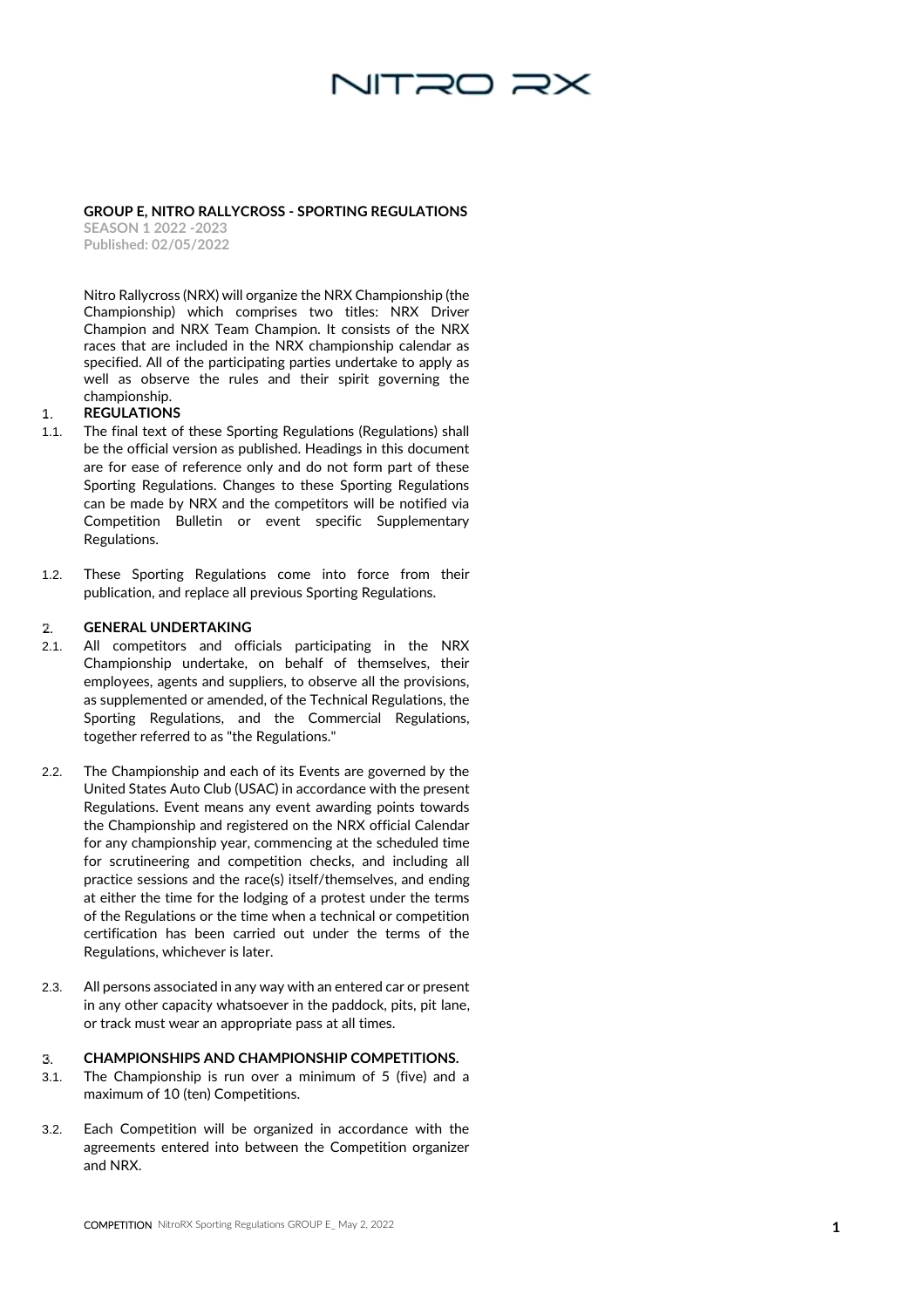

- 3.3. NRX shall supply the information set out in standard Supplementary Regulations (as detailed in Appendix 1) no later than 2 (two) weeks before the Competition. The document will contain the timetable with the times for administrative checking and scrutineering, the Drivers' and Competitors' briefing, and an overall schedule as well as additional information the series deems necessary.
- 3.4. NRX will determine whether the Competition can include a qualifying round of another championship or whether the Competition can include an additional support Competition and the maximum number of starters in any such case.

## **CLASSIFICATIONS** 4.

- 4.1. The allocation of Championship points is described in Article 14 of the present Regulations.
- 4.2. All Championship points awarded in all Competitions will count towards the final classification in the Championship.
- 4.3. At the end of the Championship Season, the Driver awarded the highest total of points will be declared "NRX Champion"
- 4.4. At the end of the Championship Season, the Team awarded the highest total number of points scored by its two Nominated Drivers in each Competition will be declared "NRX Team Champion". Nominations must be made before the start of the drivers briefing.

## **OFFICIALS** 5.

- 5.1. USAC will provide the following competition officials for the event:
	- a) Clerk of the Course
	- b) Race Director's Secretary
	- c) Chairman of the Stewards
	- d) Two Stewards
	- e) Competitor Liaison/Spotter Official
	- f) Technical Delegate
- 5.2. Subject to the approval of NRX, event organizers will provide:
	- a) Sport Director
	- b) Race Director
	- c) Chief Medical Officer
	- d) Safety Dispatcher
	- e) E -Safety Delegate
- 5.3. The Clerk of the Course shall work in permanent consultation with the Race Director. The Race Director shall have over riding authority in the following matters and the Clerk of the Course may give orders in respect of them only with the Race Director's express agreement:
	- a) The control of practice and the race, adherence to the timetable and, if the Race Director deems it necessary, the formulation of any proposal to the Stewards to modify the timetable in accordance with the Sporting Regulations.
	- b) The starting procedure.
	- c) The suspending and resuming of the race.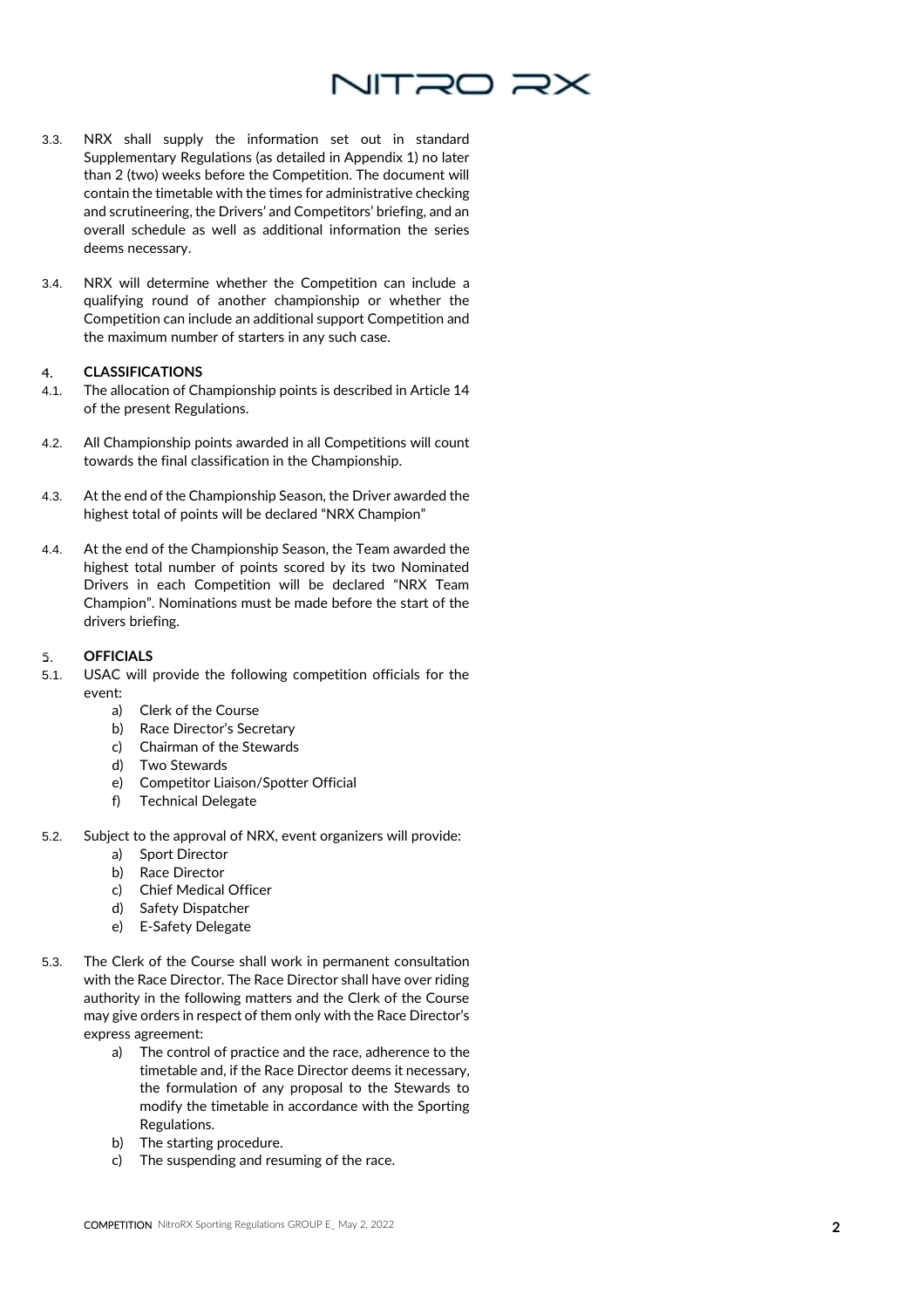

- d) The official declaration of "wet" conditions in case of significant rain.
- 5.4. The Race Director and/or the Clerk of the Course are responsible to apply the NRX Sporting Regulations.
- 5.5. The Race Director, together with the Clerk of the Course, may give instructions to Competitors by means of Competition Bulletins. These circulars will be distributed to all Competitors electronically or posted on a notice board, which may be digital or physical. Competitors are responsible for the monitoring of any officially designated digital notice system for the competition.
- 5.6. All classifications and the results of practice and races, as well as all decisions issued by officials, will be distributed to all Competitors electronically or posted on a notice board, which may be digital or physical.
- 5.7. The Race Director, the Clerk of the Course and the Technical Delegate must be present at the circuit at the latest from the beginning of the Event, and the Stewards before the end of initial scrutineering. The Stewards must not leave before the end of final scrutineering and the appeal procedure in accordance with the Regulations.
- 5.8. The Race Director must be in permanent radio contact with the Clerk of the Course, the Technical Delegate and the Chairman of Stewards at all times when cars are permitted to run on the track. Additionally, the Clerk of the Course must be at race control and in radio contact with marshal posts.
- 5.9. Within the given time limits, any incident can be reported to the Stewards by the Race Director. This means that the incident is under investigation. It shall be at the discretion of the Stewards to decide, upon a report or a request by the Race Director, if a Driver or Drivers involved in an incident shall be penalized.

Any designated Competition Official must at a minimum be 18 years of age or older and, at the sole discretion of NRX, have the necessary abilities and qualifications to perform the duties of a Competition Official.

## 6. **AMENDMENTS – INTERPRETATION**

Any further information will be announced to the Competitors by dated and numbered Bulletins which will be an integral part of these Regulations.

- 6.1. Any Bulletin concerning Sporting matters must be signed by the Chief Steward before being published.
- 6.2. The Stewards are empowered to take a decision on any case not covered by these Regulations.

## $\mathcal{T}$ . **COMPETITOR ELEGIBILITY AND LICENSES**

All competitors and officials participating in the Championship must hold current and valid NRX licenses for both 2022 and 2023, issued by USAC. Copies of all necessary license applications and membership forms can be found on the USAC website at – <u>[https://usacracing.redpodium.com/2022](https://usacracing.redpodium.com/2022-2023-nrx-rallycross-license)-2023-</u> nrx[-rallycross](https://usacracing.redpodium.com/2022-2023-nrx-rallycross-license)-license. An annual license is valid only in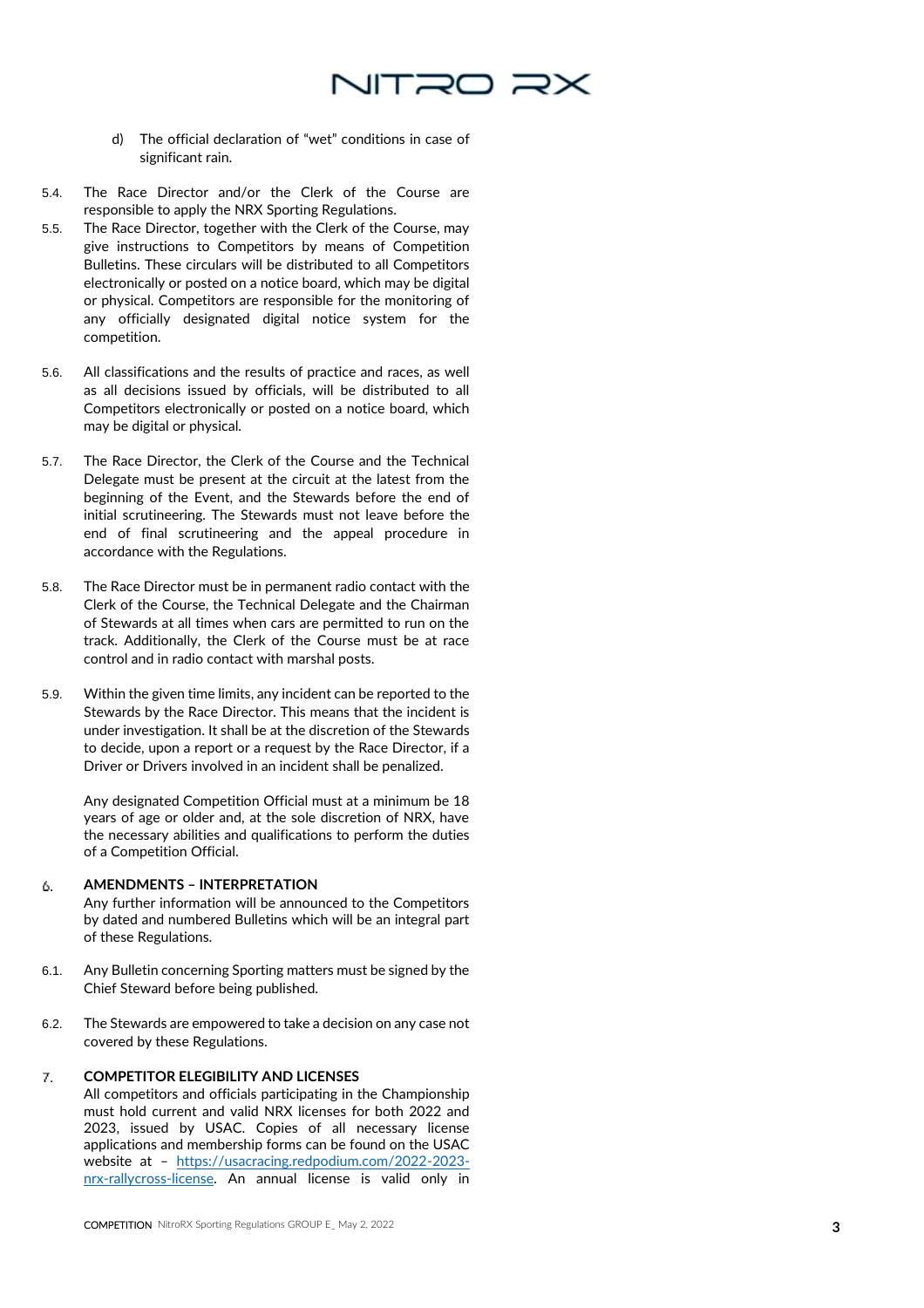

competitions within the specific racing division indicated on the Competitor's application and license. An annual license expires automatically on the last day of the calendar year in which the license is issued. All licenses and membership are non transferable and non -assignable.

- 7.1. All Drivers agree to execute and deliver to NRX such authorizations, releases, applications, waivers, consents, resumes and any other documents as may be required by NRX.
- 7.2. All Competitors must submit a fully executed license and membership application to USAC and remit payment of the requisite license fee. Each license fee includes a membership fee. No fees or part thereof shall be returned to a licensee because of the licensee's ceasing to participate in sanctioned events regardless of the reason for such cessation. Application forms for a NRX license may be obtained from the USAC offices or via the USAC website. Upon completion, they must be submitted to the USAC office for issuance of the desired license. NRX will approve applicants in its sole discretion and is not required to approve any applicant.
- 7.3. NRX or USAC may accept or reject as a Championship Competitor any individual or entity interested in competing in NRX in its sole discretion even if the individual or entity has properly and truthfully completed and filed a NRX USAC license application. The Competitor must agree to abide by the NRX Rules as well as any amendments thereto. The Competitor agrees to pay the fee(s) prescribed for licensing and must also meet the required qualifications. The Series is dedicated to professionalism, sportsmanship and integrity in racing. Among other things, involvement or participation by a person or entity (including, in the case of a business entity, involvement by a stockholder, director, officer, employee, partner or agent thereof) in conduct detrimental to rallycross racing or NRX, whether in the course of Competition or not, and whether the person or entity was a licensee or applicant at the time of such conduct, may result in rejection of a license application.
- 7.4. NRX or USAC may suspend a NRX license for a definite or indefinite period of time in the interest of rallycross racing, NRX and/or USAC in NRX's or USAC's sole discretion. The affected Competitor may appeal such suspension to NRX. Such member shall have no right to receive and NRX or USAC shall not be obligated to refund, any part or all of the fee(s) previously paid by the member Competitor.
- 7.5. If the applicant is a minor under the laws of his/her state, province or country of residence, the applicant must also submit with his/her application, a fully executed and signed Minor's Release. This Minor's Release must be signed by the applicant, as well as the applicant's natural father or mother, or by a court appointed legal guardian.
- 7.6. To apply for a license as a NRX Driver, Drivers must be 18 years or older.
- 7.7. To apply for a license, Drivers may additionally be required to submit to NRX a racing resume that serves as a record of his/her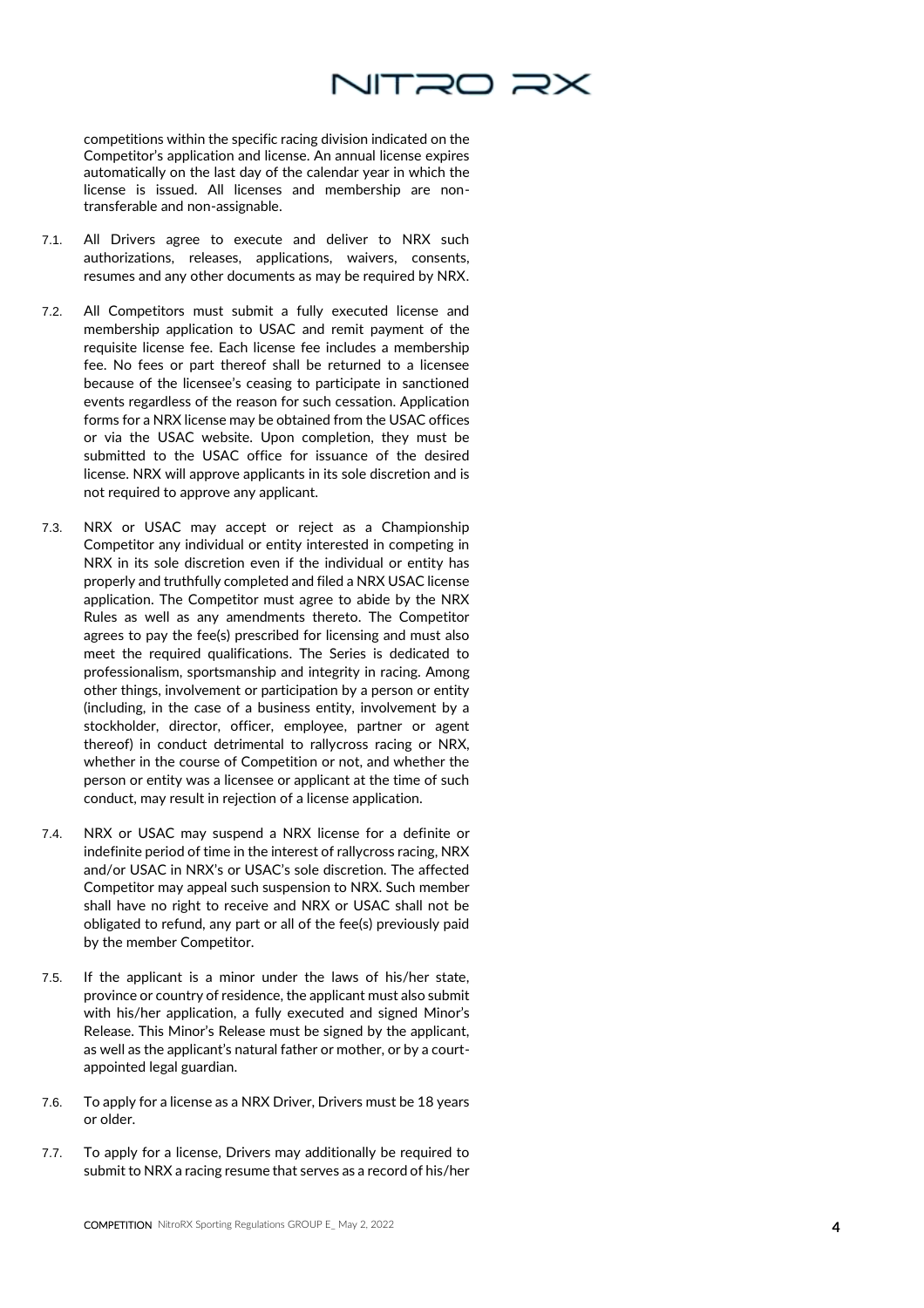

past racing experience and significant results in competitive events. Drivers must provide documentation that provides NRX with information about the types of racing vehicles, including horsepower and drivetrain type that he/she has driven in competition. This racing resume should also include references from racing industry persons who have witnessed the Driver in competition or have knowledge of the Driver's ability. All forms of racing experience will be considered. This information must be submitted to NRX a minimum of 15 days prior to the first event that a Driver wishes to compete in and he/she must receive approval from NRX prior to being approved for competition. NRX may also require Drivers to submit to and pass driving ability tests conducted by and at the discretion of NRX Officials or an authorized agent of NRX. The decision as to the applicant's driving ability is final and binding on the applicant. NRX reserves the right to deny or exclude a Driver from entry in a NRX Event at their sole discretion.

- 7.8. Drivers must be physically fit as determined by NRX in its sole discretion. In this regard, NRX may require a competitor or applicant to submit to and pass one or more physical examinations by a qualified physician(s).
- 7.9. To obtain an NRX/USAC Competitor License as a Crew Member or Team Support Personnel, a Team at a minimum must apply for an annual NRX Crew Member license and remit a payment of the requisite license fee. Copies of all necessary license applications and membership forms can be found on the USAC website at <u>[https://usacracing.redpodium.com/2022](https://usacracing.redpodium.com/2022-2023-nrx-rallycross-license)-</u> 2023 -nrx [-rallycross](https://usacracing.redpodium.com/2022-2023-nrx-rallycross-license) -license
- 7.10. All Crew Members and Team Support Personnel agree to execute and deliver to NRX such authorizations, releases, applications, waivers, consents, resumes and any other documents as may be required by NRX.
- 7.11. Crew Members and Team Support Personnel for all NRX events must be 18 years of age or older.
- 7.12. Crew Members must be physically fit as determined by NRX in its sole discretion. In this regard, NRX may require a competitor or applicant to submit to and pass one or more physical examinations by a qualified physician(s).
- 7.13. NRX reserves the right to limit the number of Crew Members and Team Support personnel assigned to an Entrant's race car for each Event.

## **ELIGIBLE VEHICLES AND MATERIAL** 8.

- 8.1. The NRX Championship is open to cars complying with the current NRX Group E Technical Regulations.
- 8.2. All vehicles must be presented for scrutineering checks prior to competition. The time and location for such to be specified in the Supplementary Regulations governing the Event. No car will be allowed to start unless it complies with the current regulations. Competition numbers and advertising signs shall be on the car when it is submitted to scrutineering. Drivers'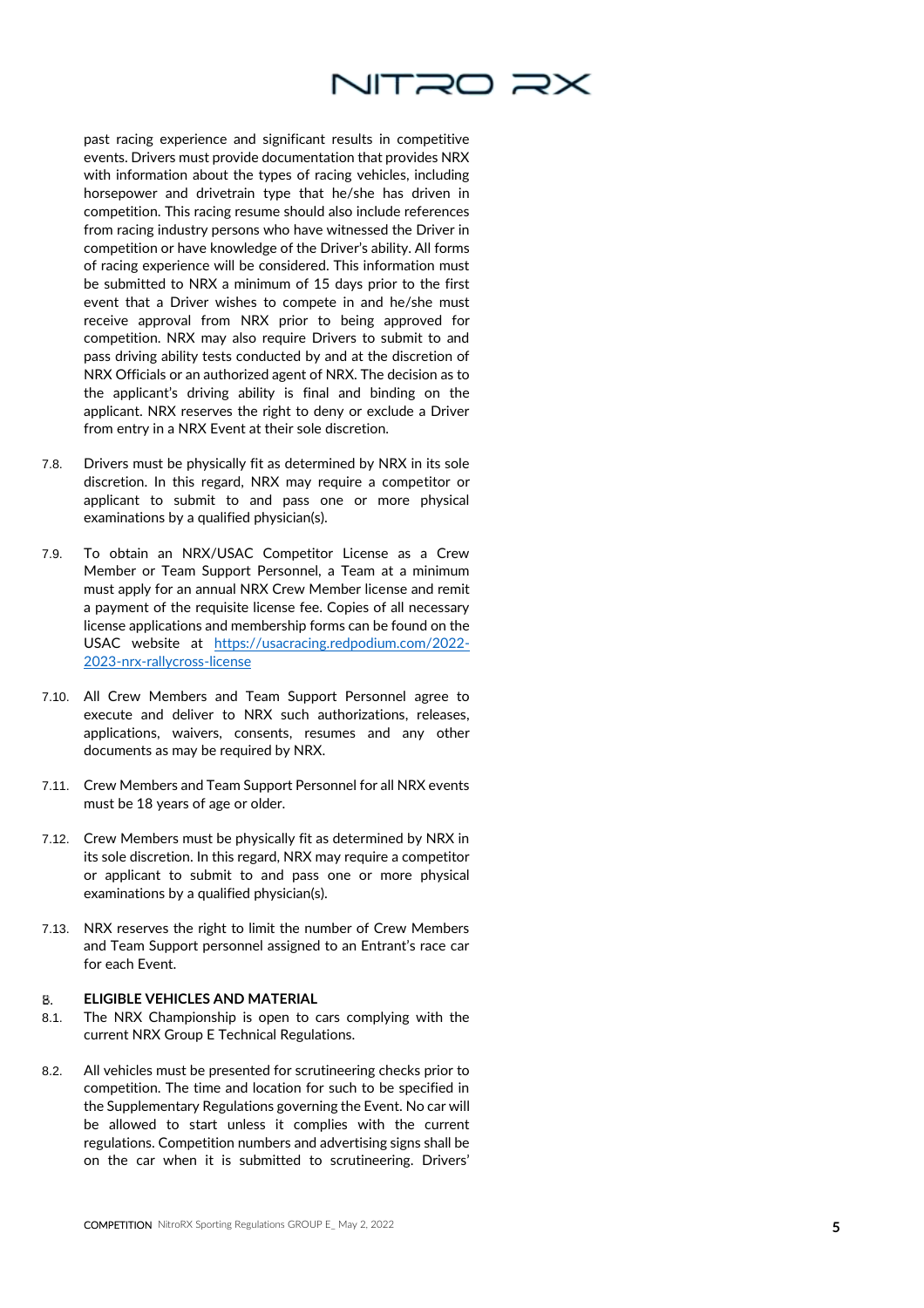

clothing (overalls, underwear, helmet, gloves etc.) must be presented together with the car at scrutineering.

8.3. At any time during a Competition, the scrutineers may:

a) check the eligibility of the car or of the Driver's equipment

b) require a car to be dismantled by the Competitor to make sure that the conditions of eligibility and conformity are fully satisfied

c) require a competitor to supply them with such parts or samples as they may deem necessary.

- 8.4. Any car which, after being passed by the scrutineers, is dismantled, modified or mended in a way that might affect its safety or call into question its eligibility, or which is involved in an accident with similar consequences, must be re -presented for scrutineering approval.
- 8.5. The Clerk of the Course may require that any car involved in an accident be stopped and checked.
- 8.6. The Clerk of the Course or the chief medical officer may ask a Driver to undergo a medical examination at any time during a Competition.
- 8.7. In addition to complying with safety standards, overalls and helmets must have the mandatory Series logos in the correct positions as defined in the Commercial Regulations. The Series reserves the right to cover non -compliant logos on Driver suit overalls and helmets.
- 8.8. The presentation of a car for Scrutineering will be deemed an implicit statement of conformity.

## 9. **COMPETITION NUMBERS**

- 9.1. The Competition numbers will be allocated from 2 to 199. The current champion may use number 1, other Drivers will be allocated a number by request and with agreement of the NRX Series.
- 9.2. Drivers shall request their number from among those available in the order in which they entered, as determined by NRX. The number chosen by the Driver shall be used by them throughout their career in the Series. Their career in the Series shall be deemed to have ended when a Driver has not competed in two full seasons of the Series.
- 9.3. Competition numbers size, style and position will be detailed in Event Style Guide included as Appendix II of the Commercial Regulations which will also specify the size, style and position for the display of the Driver's name and nationality on each car.

## 10. **ADMINISTRATIVE CHECKING AND BRIEFINGS**

10.1. The Driver or his official representative must report in due time to administrative checking unless a written waiver has been granted to him by the Clerk of the Course. The location and time of administrative checking will be detailed in the Supplementary Regulations.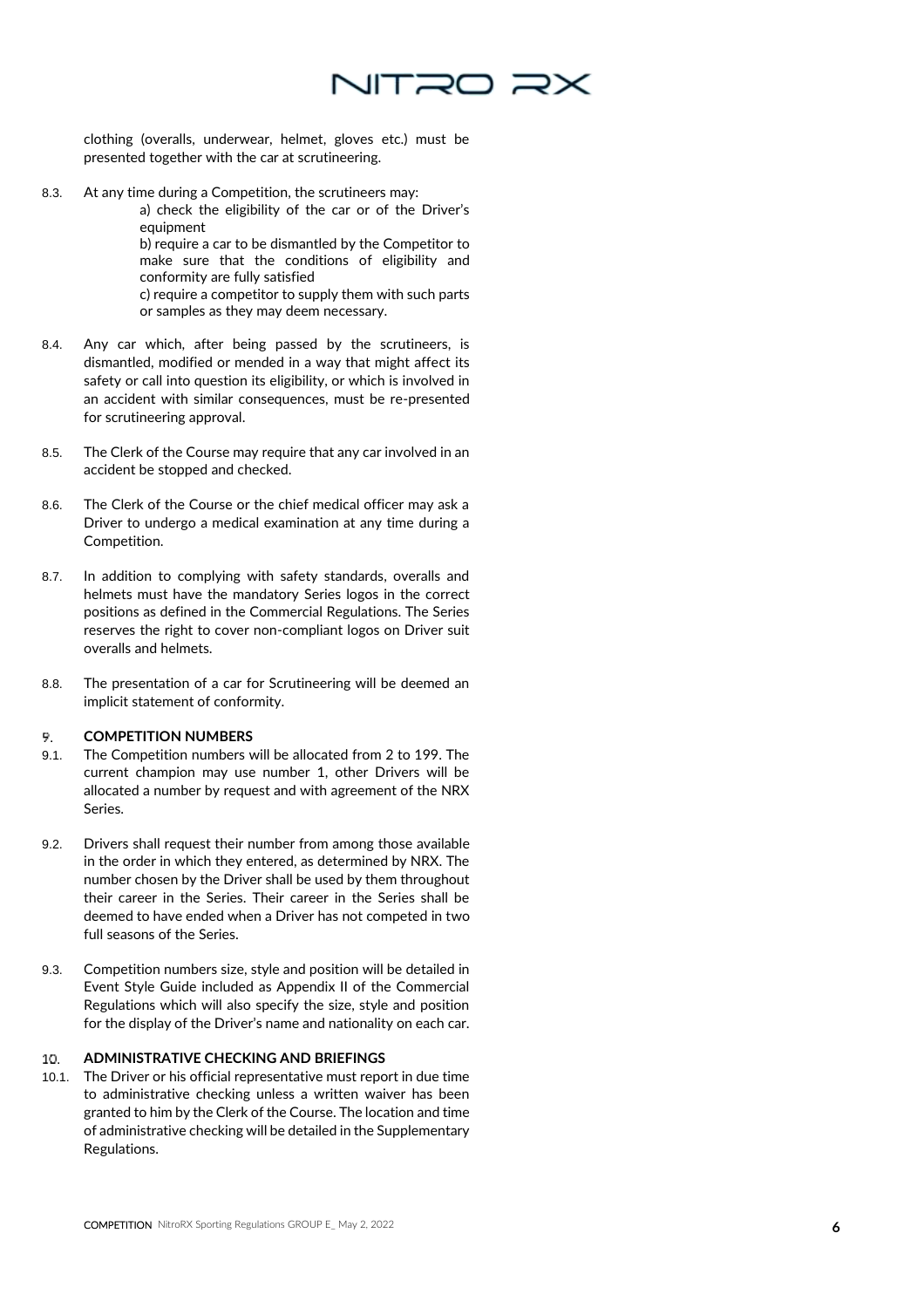

- 10.2. At the administrative checking, the Competitor's Licenses will be inspected.
- 10.3. Unless a waiver has been granted by the Clerk of the Course, those Competitors that fail to report to the administrative checking shall not be authorized to take part in the Competition.
- 10.4. The Drivers' briefing, chaired by the Race Director, will take place after the administrative checks. Attendance is mandatory for all Drivers. They must be accompanied by their designated Team Manager only. The time and location of the briefing will be included in the Supplementary Regulations any driver not in attendance will receive a penalty at the discretion of the Stewards.

## **PADDOCK** 11

- 11.1. Competitors will be allocated paddock space in the process of completing their entry to the Championship or Competition. The size of each team's paddock space shall be regulated by NRX. Teams must provide paddock layout to the series prior to the season and notify NRX should their paddock layout shall change during the season.
- 11.2. Access to the paddock by every Competitor will be defined in the Supplementary Regulations. No work on the cars will be allowed before or after the times mentioned. Time for setting up and packing up paddock equipment is not included in this limitation and such access must be agreed with the Series. If cars need to be moved during the setting up or packing up, they must be kept under a cover and no work whatsoever can be performed on them.
- 11.3. The maximum speed by any vehicle in the paddock is 15 mph / 24 kph

## **SPOTTERS' TOWER** 12.

All Competitors are required to have a spotter in the spotters' tower in radio contact with the Driver and monitoring race control any time the Competitor has a car on the track. A maximum of two people per Driver are allowed in the spotters' tower. Each is required to wear a Spotter's Pass specifically allocated by the series to that individual during the entry and credentialing process. Spotters are required to stay in the spotters' tower until their car exits the track but then must leave as soon as the car exits.

## **RUNNING OF A COMPETITION**  13.

Each Competition will be run over two days, unless otherwise detailed in the Supplementary Regulations, whilst the Event will be run over three days including Scrutineering, Driver's meeting, and Jump Practice.

13.1. Each Competition will comprise Practice, Battle Bracket Qualifying, Heat races, Semi-final races, an LCQ, and the Final. There will be no testing or practice at the Championship venues (or within a 10 -mile radius) from the closing of entries or within the 42 days before the Championship Competitions at those venues. Championship Competitors and Drivers may take part in other Competitions duly entered on an International Sporting Calendar or on a National Sporting Calendar. Media or press days for Championship Competitions will only be organised in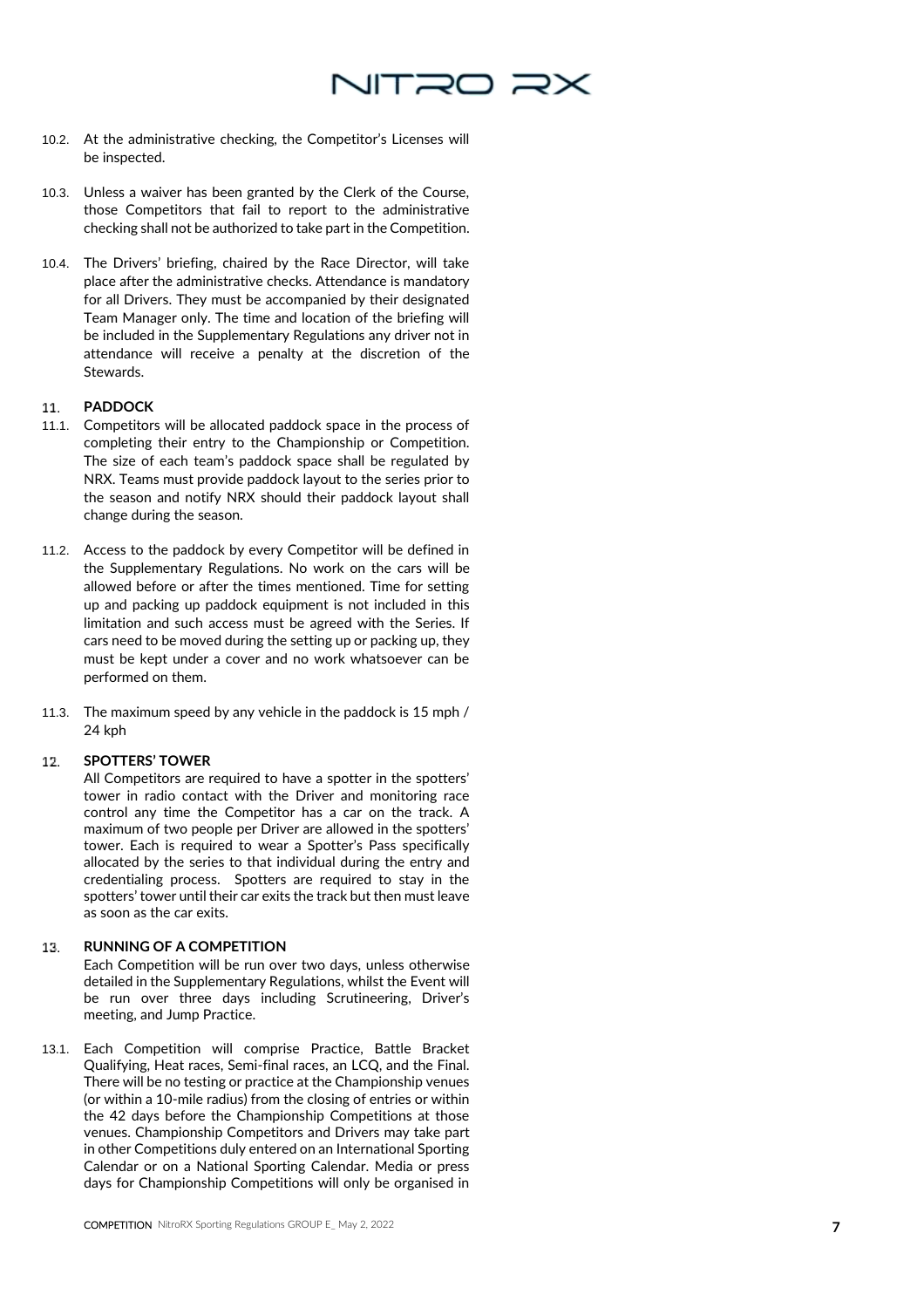

conjunction with the Championship promoter and use of the track at these days will be monitored to prevent them being used as a test session. **Any breach of these rules will be examined by the stewards of the next Competition** . The penalty given is at their discretion.

- 13.2. Vehicles from different categories will run separately.
- 13.3. No extra cooling devices other than the ones that are mounted legally in the competition cars are allowed to be used outside of the Competitor's designated paddock space.
- 13.4. Tire cleaning by spinning the wheels is only allowed in the designated pre -grid area under supervision of the Start Marshals. It cannot be performed when any person, including track workers or media members, is standing in front of the car.
- 13.5. All Drivers in the subsequent race must be present in the pre grid area while the current grid is being assembled to allow the organizer to bring forward such Drivers as necessary to complete the formation of the current race. Cars will be considered in the pre -grid area once they have had their Tires checked by the Scrutineers. If a Driver does not present in the pre -grid before vehicles are released to the grid, officials may declare them a no -show at their discretion and may replace them in that race by the next qualified Driver.
- 13.6. If a Driver is not able to compete, the team is obligated to inform race officials before the start of the next race they are qualified for.
- 13.7. **Competition Format –** Unless otherwise stated in a Competition Bulletin or the Supplementary Regulations for an Event, the competition format for an Event will be as stated below.
- 13.8. **Practice 1 and 2** Practice sessions will be four (4) laps, Practice will consist of a group format with maximum six (6) cars in each group, with any odd numbers being added to the first groups. Practice groups will be determined by a draw in the first Event of the season at a communicated time, and by reversed championship points order in all Events thereafter, with the highest ranked driver being first on track. Competitors may elect to use either new or used registered tires at their discretion for practice sessions. The Joker Lap is open during the first (FP1 -Open) practice sessions. The Joker Lap is closed during the second (FP2 -Timed) practice sessions.
	- 13.8.1. **Qualified Car -** A race car is deemed to be eligible for Qualifying and Heat race competition upon successful completion of a minimum of 1 lap in Free Practice 1**.** Unless otherwise authorised all cars must take part in both Free Practice sessions. Any Driver that fails to complete a single Free Practice 2 lap will be placed last in the order. If there are multiple Drivers that failed to complete a single Free Practice 2 lap, they will be placed after those Drivers that have completed a single Free Practice 2 lap and at the discretion of officials.
	- 13.8.2. **Battle Brackets (Official Qualifying) –**Battle Bracket qualifying will consist of up to four, three -lap sessions. In Battle Brackets, Drivers will be started in pairs and compete head -to head. Each Driver is obligated to run the Joker Lap one time at their discretion during each three -lap session. Drivers will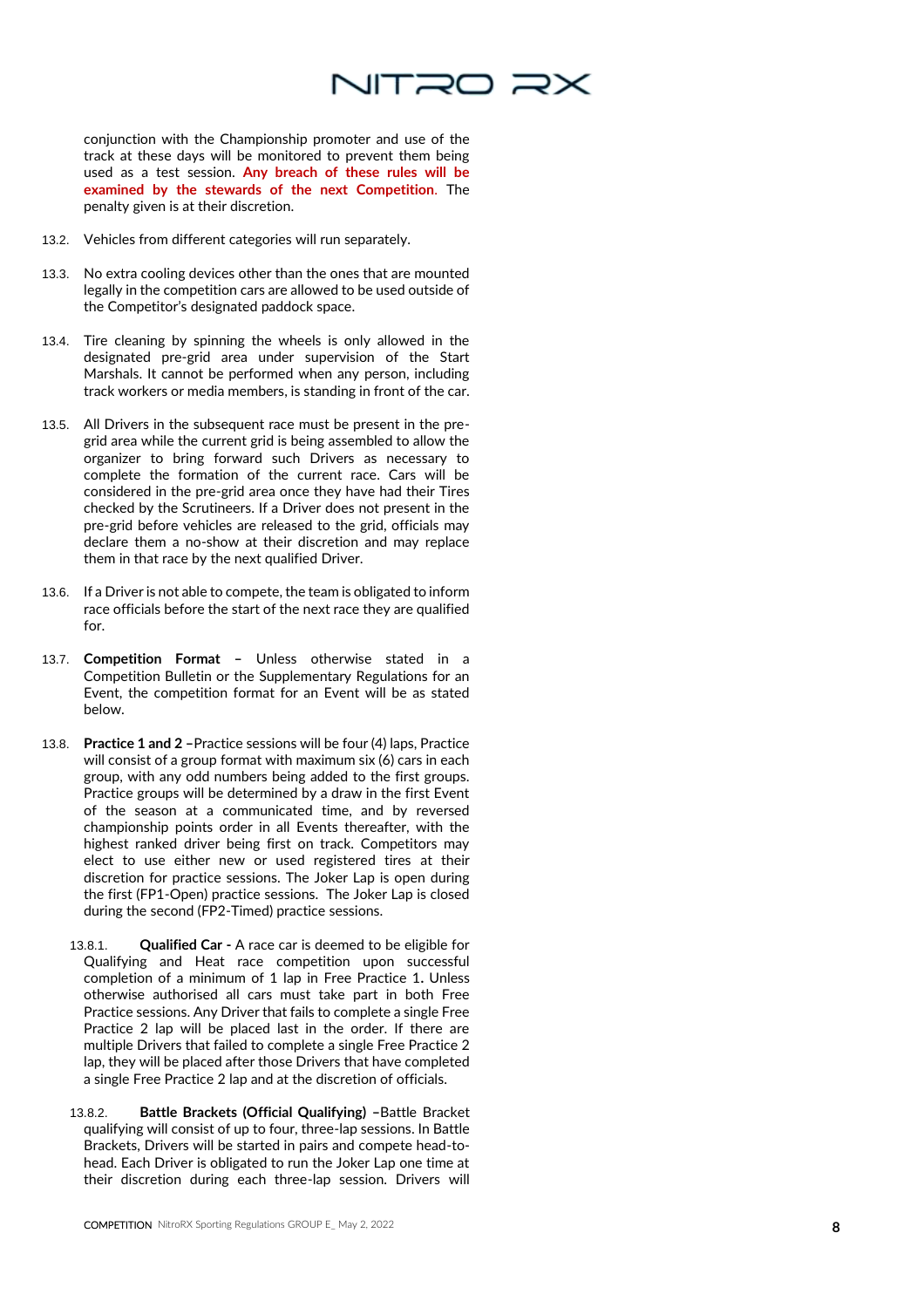

advance through the Battle Brackets based on their results in each battle. One Championship point will be awarded to the winner of each early Battle round, an automatic bye is also considered a battle round win and 1 point. 5 points to the overall winner, 3 points to second place and 1 extra point to positions 3 and 4. The final number of sessions will be determined by Officials based on the number of Drivers entering the Event as follows:

## 16 Car Battle layout



## 15 Car Battle layout



## 14 Car Battle layout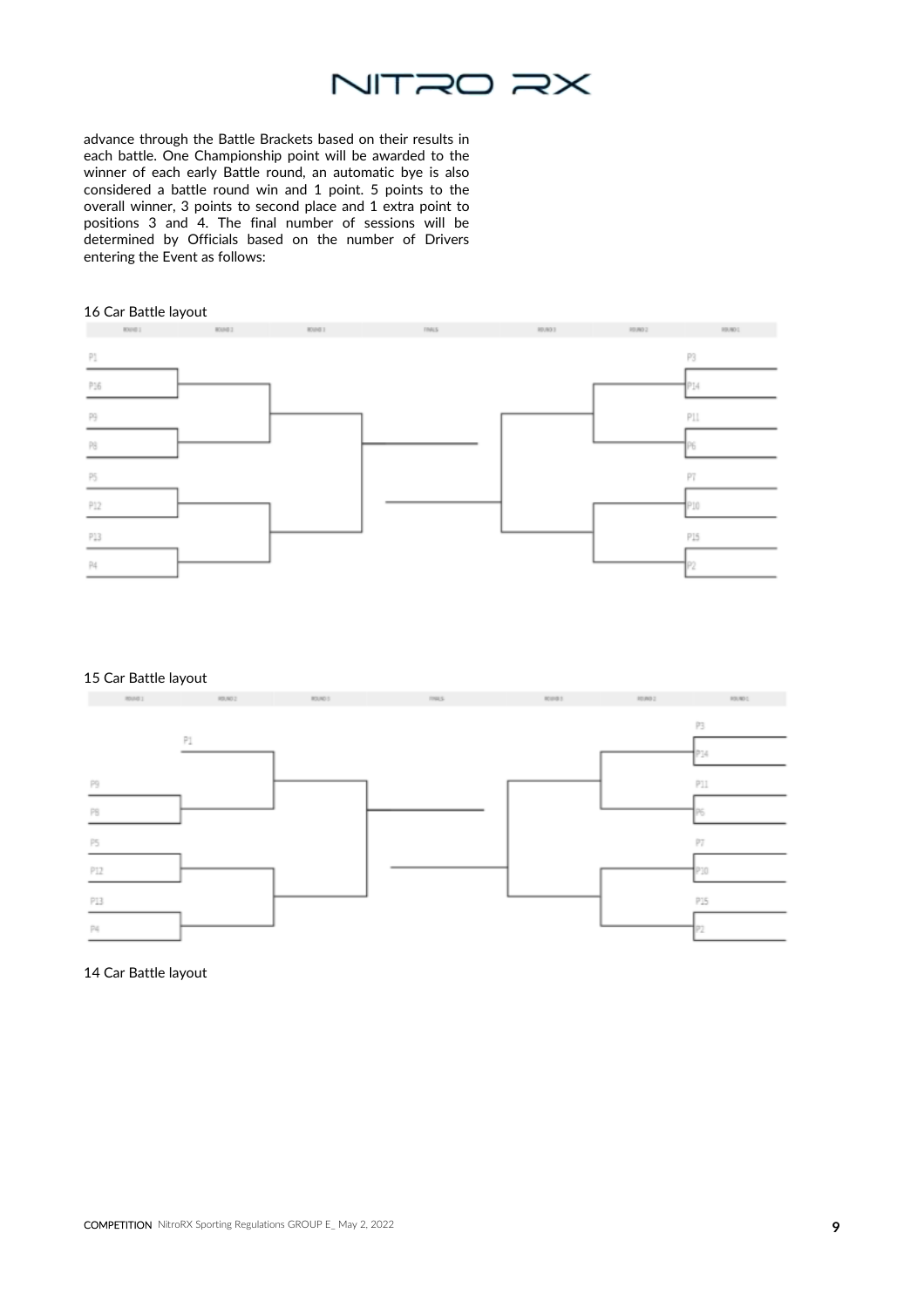# NITRO RX



# 13 Car Battle layout



# 12 Car Battle layout





## 11 Car Battle layout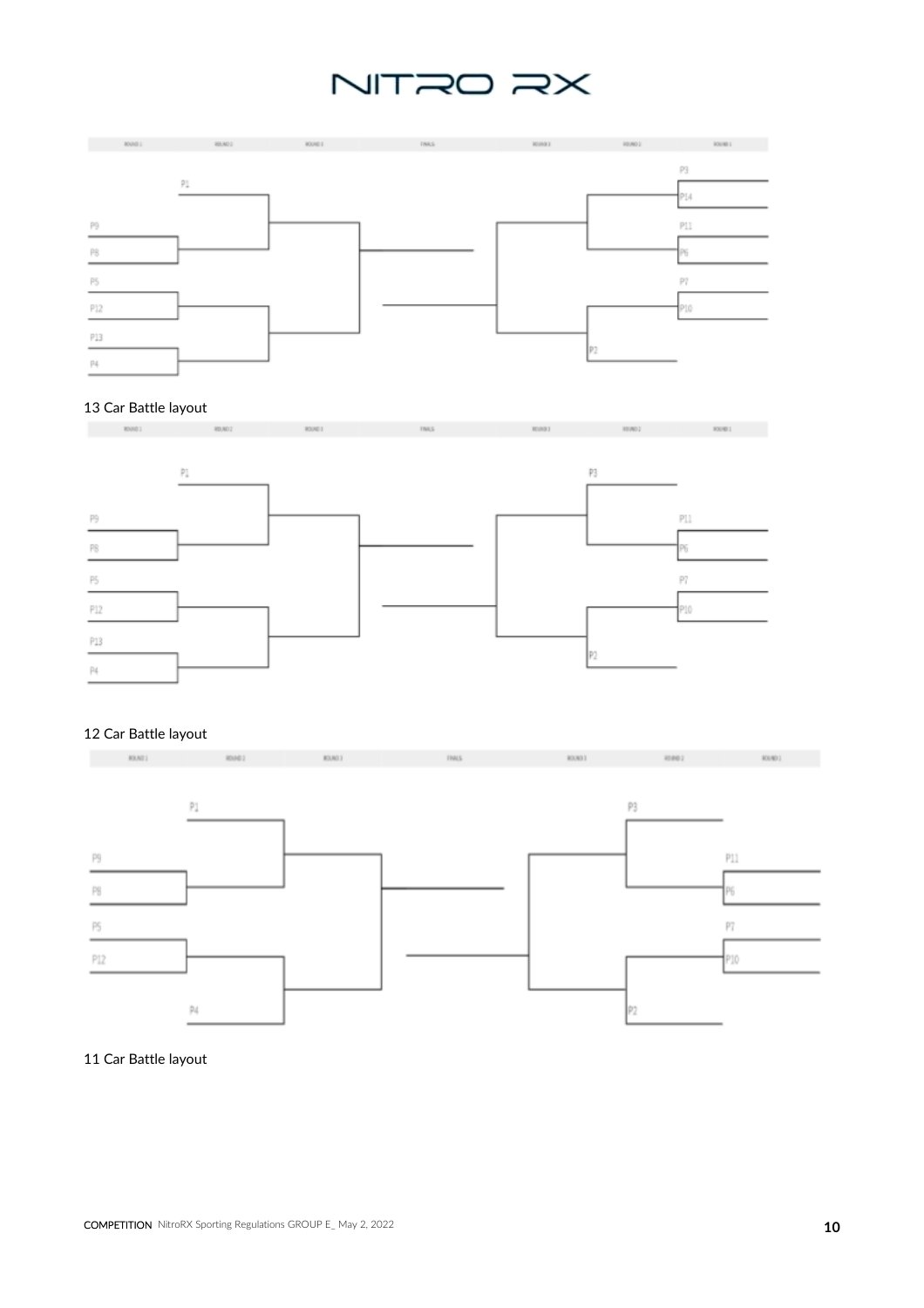# NITRO RX



# 10 Car Battle layout



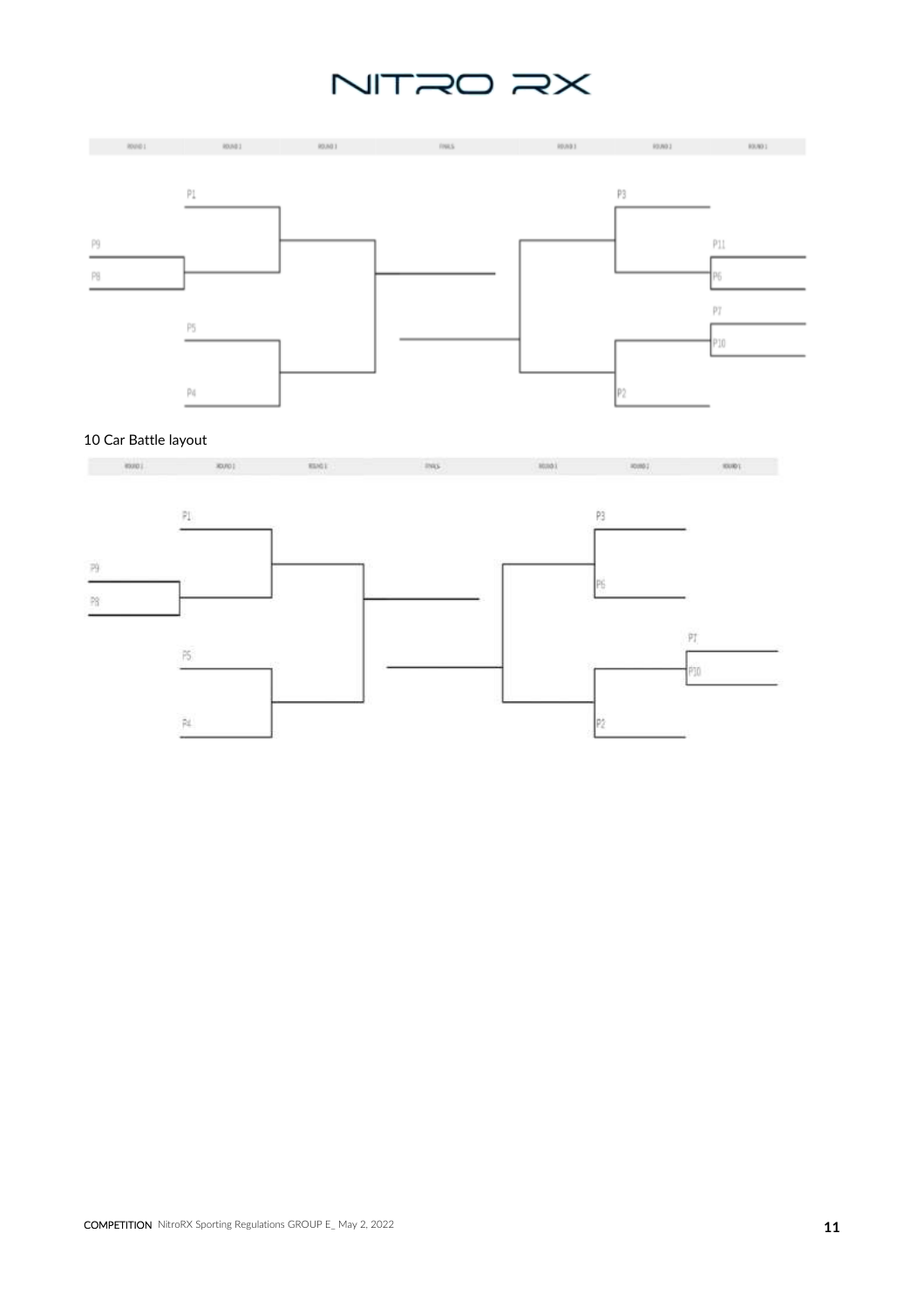# NITRO RX

| <b>QUALIFYING POSITIONS</b> |                |                                             |
|-----------------------------|----------------|---------------------------------------------|
| Points                      | Position       | Description                                 |
| 8                           | 1              | <b>Battle Bracket Winner</b>                |
| 6                           | $\overline{2}$ | Battle Bracket Runner up                    |
|                             |                |                                             |
| 3                           | 3              | Battle Round 3 Loser / FP2 Higher position  |
| 3                           | 4              | Battle Round 3 Loser / FP2 Lower position   |
|                             |                |                                             |
| $\mathbf{1}$                | 5              | Battle Round 2 Loser / FP2 Highest position |
| $\mathbf{1}$                | 6              | Battle Round 2 Loser / FP2                  |
| $\mathbf{1}$                | 7              | Battle Round 2 Loser / FP2                  |
| $\mathbf{1}$                | 8              | Battle Round 2 Loser / FP2 Lowest position  |
|                             |                |                                             |
| 0                           | 9              | Battle Round 1 Loser / FP2 Highest position |
| $\Omega$                    | 10             | Battle Round 1 Loser / FP2                  |
| $\overline{0}$              | 11             | Battle Round 1 Loser / FP2                  |
| $\Omega$                    | 12             | Battle Round 1 Loser / FP2                  |
| $\Omega$                    | 13             | Battle Round 1 loser / FP2                  |
| $\Omega$                    | 14             | Battle Round 1 Loser / FP2                  |
| $\Omega$                    | 15             | Battle Round 1 Loser / FP2                  |
| 0                           | 16             | Battle Round 1 Loser / FP2 Lowest position  |

**Battle Round 1 –** Drivers will be seeded into pairs for the first round of Battle brackets to race each other based on times achieved in Free Practice 2, with the fastest driver paired against the slowest, should the total number of entries be less than 16, meaning a Battle could have only one driver, that one driver will be given a bye to the next round without having to drive the one car Battle. If a competitor cannot participate in his/her bracket the remaining driver is still required to start and finish their bracket to progress. Brackets will run in the following order:

Round 1 Battle 1 - P1 vs P16 Round 1 Battle 2 - P9 vs P8 Round 1 Battle 3 - P5 vs P12 Round 1 Battle 4 - P13 vs P4 Round 1 Battle 5 - P3 vs P14 Round 1 Battle 6 - P11 vs P6 Round 1 Battle 7 - P7 vs P10 Round 1 Battle 8 - P15 vs P2

The winning Driver from each Round 1 battle will advance into **Battle Round 2**. The losing Drivers will earn the bottom positions in the Official Qualifying Ranking based on the times achieved in Free Practice 2, with the slowest driver among the losing Drivers seeded last in the Official Qualifying Ranking, the second -slowest driver among the losing Drivers seeded second last, and so on until the bottom positions are filled.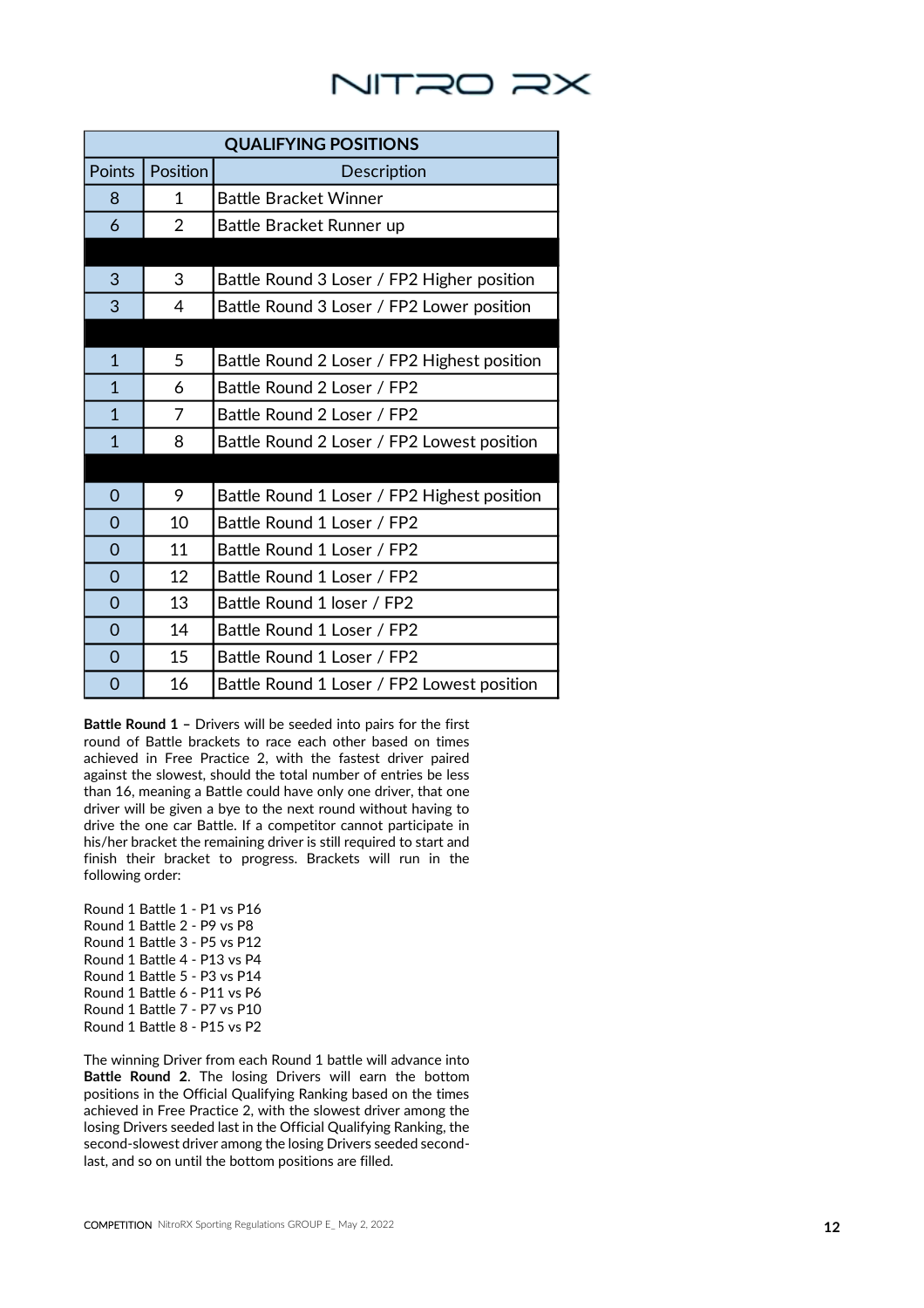

**Battle Round 2 –** The winning Drivers from each race in Battle Round 1 are seeded into pairs for Battle Round 2 to race each other. The battles are run in the following order:

| <b>BATTLE ROUND 2 LINE UP</b> |      |                               |  |  |
|-------------------------------|------|-------------------------------|--|--|
|                               |      |                               |  |  |
| <b>BATTLE</b>                 |      | <b>DRIVER</b>                 |  |  |
|                               |      |                               |  |  |
| BB1                           | Pole | Winning driver Round 1 Heat 1 |  |  |
|                               |      | Winning driver Round 1 Heat 2 |  |  |
|                               |      |                               |  |  |
| BB <sub>2</sub>               | Pole | Winning driver Round 1 Heat 3 |  |  |
|                               |      | Winning driver Round 1 Heat 4 |  |  |
|                               |      |                               |  |  |
| BB <sub>3</sub>               | Pole | Winning driver Round 1 Heat 5 |  |  |
|                               |      | Winning driver Round 1 Heat 6 |  |  |
|                               |      |                               |  |  |
| BB4                           | Pole | Winning driver Round 1 Heat 7 |  |  |
|                               |      | Winning driver Round 1 Heat 8 |  |  |
|                               |      |                               |  |  |

• The winning Drivers from each battle will advance into Battle Round 3 to race each other. The losing Drivers will earn the lower-middle positions in the Official Qualifying Ranking based on the times achieved in Free Practice 2 with the slowest Driver among the losing Battle Round 2 Drivers seeded above the highest-seeded losing Driver after Battle Round 1, the second-slowest Driver among the losing Drivers seeded above that Driver, and so on until the middle positions in the Official Qualifying Ranking are filled.

**Battle Round 3 –** The winning Drivers from each race in Battle Round 2 are seeded into pairs for Battle Round 3 to race each other. The battles are run in the following order:

| <b>BATTLE ROUND 3 LINE UP</b> |      |                               |  |  |
|-------------------------------|------|-------------------------------|--|--|
|                               |      |                               |  |  |
| <b>BATTLE</b>                 |      | <b>DRIVER</b>                 |  |  |
|                               |      |                               |  |  |
| BB1                           | Pole | Winning driver Round 2 Heat 1 |  |  |
|                               |      | Winning driver Round 2 Heat 2 |  |  |
|                               |      |                               |  |  |
| BB <sub>2</sub>               | Pole | Winning driver Round 2 Heat 3 |  |  |
|                               |      | Winning driver Round 2 Heat 4 |  |  |
|                               |      |                               |  |  |

• The winning Driver from each battle will be seeded into the Final pair. The losing Drivers will take the next positions in the Official Qualifying Ranking based on their relative times achieved in Free Practice 2, with the faster Driver among the losing Battle Round 3 Drivers third in the Qualifying order and the slower losing Battle Round 3 Driver fourth.

**Battle Final –** The winning Drivers from each race in **Battle Round 3** are seeded into a pair to race each other.

| <b>BATTLE FINAL LINE UP</b> |      |                               |  |
|-----------------------------|------|-------------------------------|--|
|                             |      |                               |  |
| <b>BATTLE</b>               |      | <b>DRIVER</b>                 |  |
|                             |      |                               |  |
| B <sub>B</sub> 1            | Pole | Winning driver Round 3 Heat 1 |  |
|                             |      | Winning driver Round 3 Heat 2 |  |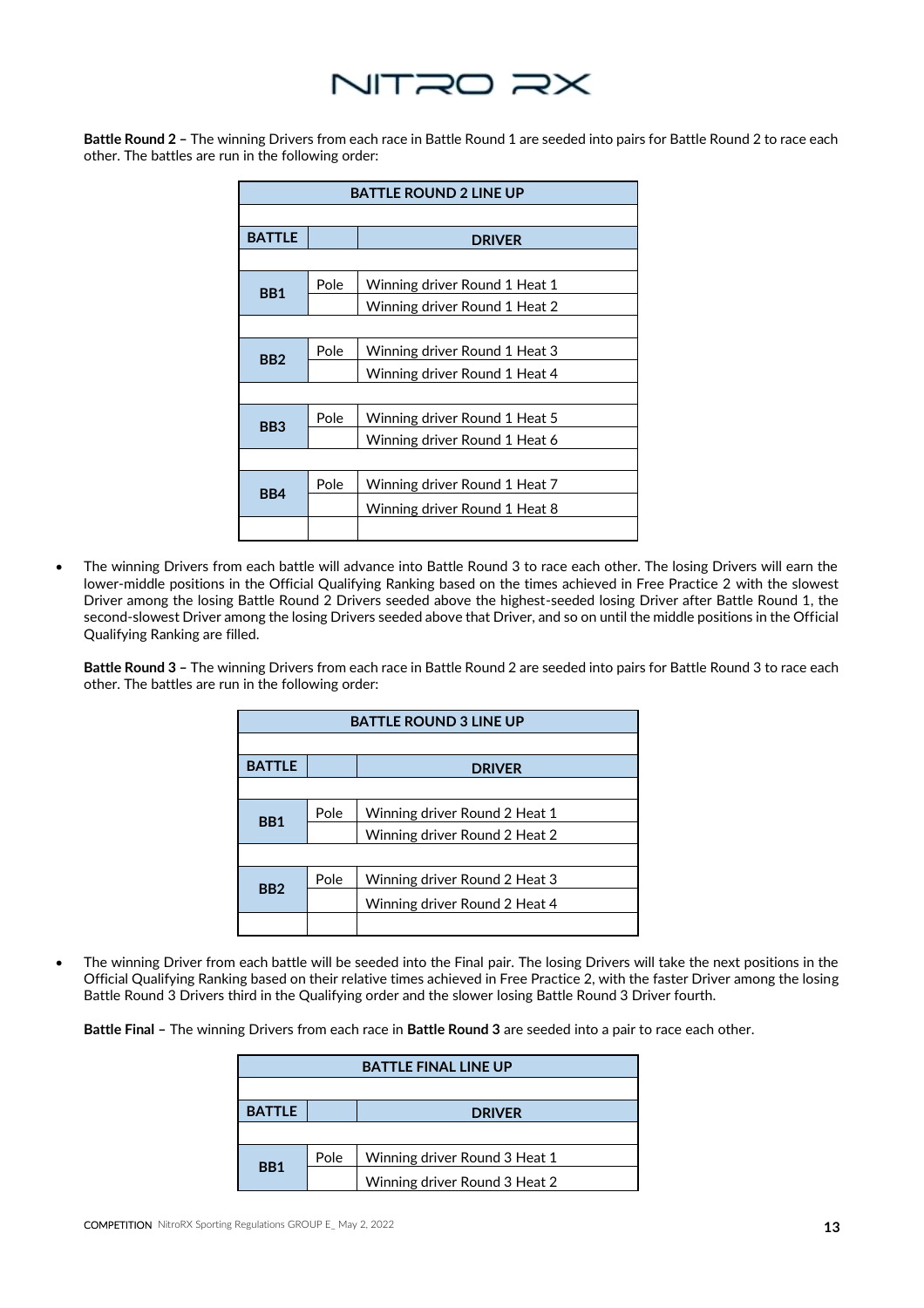

The winning Driver from the final battle will be awarded the Top Qualifier designation, with the losing driver awarded the second position in the Qualifying Ranking.

- 13.9. **Reserve Driver –** A Driver, having participated in any part of a qualifying attempt starting with Free Practice 1, may only drive the car in which the qualifying attempt was made for the remainder of the Event. The Driver is thus designated as the "Qualifying Driver." A Driver may only qualify one (1) car. If an approved Driver change is made after qualifying, the car/team will only be allowed to choose one of the remaining grid positions after all other qualified cars/teams have made their grid choice for the designated race.
- 13.10. **Reserve Car –** A Driver may only use the vehicle that was originally scrutineered for the event. Spare vehicles are prohibited during an Event. It is not allowed to share cars during an Event.
- 13.11. Approval of Driver Changes No Driver change may be made without the approval from the Race Director.
- 13.12. **DNF –** In the event that a Driver is deemed to have started but is unable to complete the prescribed course in a Battle Bracket, Heat, Semi -final, LCQ or Final, they may still be awarded a finish position in that race, at the discretion of Race Officials. In the event there are multiple Drivers that are unable to complete the course, officials will award finish positions based on which driver has travelled the furthest distance on the course.
- 13.13. **Pole Position –** The Driver that earns Top Qualifying position nominates in which Heat Race He / She will hold Pole Position. Said Driver must make the election no later than 30 minutes following the publication of the Qualifying Ranking to Race control. If the Driver fails to make an election within the allocated time, the Series will make the determination.
- 13.14. **Heats -** Unless otherwise stated in the Supplementary Regulations for an Event, there will be one round of two Heat races, if there is an uneven number of entries, the First Heat will include one more car than the Second Heat.

Heat races will be four (4) laps, unless otherwise stated in the Supplementary Regulations for the event. All Drivers must take the Joker Lap once and only once during their Heat race. The top two Drivers from each Heat race will advance to the Final.

- 13.14.1. **First Heat –** Drivers will be seeded in the first Heat based on their Official Qualifying Ranking as follows with the higher seeded Driver on the Pole side of the grid:<br>• Front Row: P1 & P3
	- Front Row:
	- Second Row: P5 & P7<br>• Third Row: P9 & P11
	- Third Row: P9 & P11<br>• Fourth Row: P13 & P15
	- Fourth Row:

NOTE: Per Section 13.13 above the Driver seeded P1 may elect to switch Heats with the Driver seeded P2.

- 13.14.2. **Second Heat –** Drivers will be seeded in the second Heat based on their Official Qualifying Ranking as follows with the higher seeded Driver on the Pole side of the grid:
	- Front Row: P2 & P4<br>• Second Row: P6 & P8
	- Second Row:
	- Third Row: P10 & P12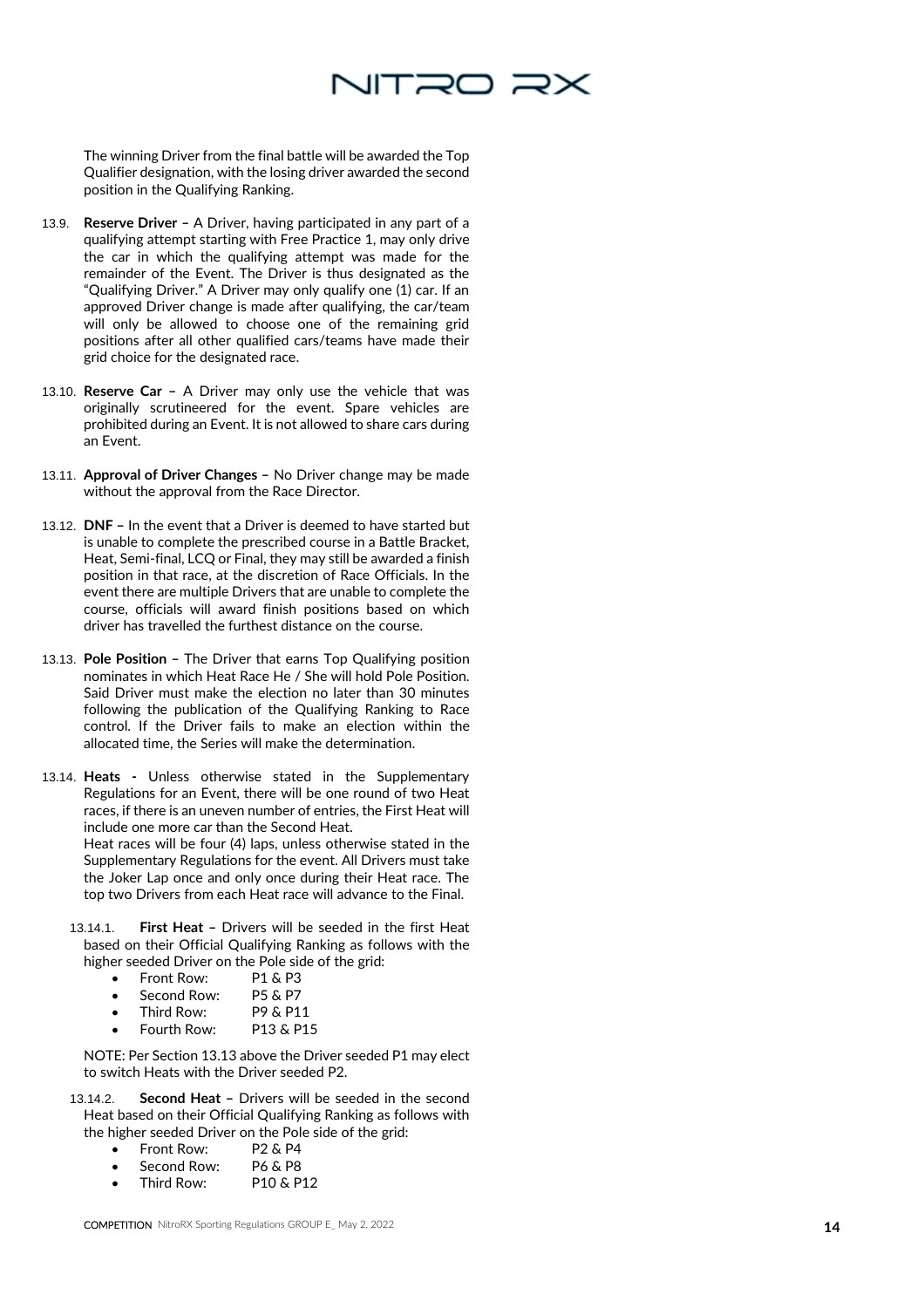

• Fourth Row: P14 & P16

The first -place finishers from the Heats will advance to a First row position of the Final, with the higher qualifying of the two Heat winners gridded on the pole position side of the grid, and the lower qualifying lining up beside them in the second position of the same row.

The second -place finisher from the Heats will advance to a Second -row position of the Final, with the higher qualifying of the two Heat second -place finishers lining up on the pole position side of the grid, and the lower qualifying gridded beside them in the second position of the same row.

All other Drivers that have started the First and Second Heats will advance to the Semi -finals.

13.15. **Semi -finals -** Unless otherwise stated in the Supplementary Regulations for an Event, there will be one round of two Semi final races, each comprised of half the cars in the field that have not yet earned a position in the Final. If there is an uneven number of entries, the first Semi -final will include one more car than the second Semi -final.

Semi -final races will be four (4) laps. All Drivers must take the Joker once and only once during each Semi -final race. The winning Driver from each Semi -final race will advance to the Final. The highest qualifying winning Driver will be awarded position 5 on the pole side of the grid in the Final and the lowest qualifying winning Driver will be awarded position 6.

13.15.1. **Semi -final 1 –** Drivers will be seeded in Semi -final 1 based on their Heat results, as follows with Heat 1 Drivers on Pole side:

- Front Row: P3 Heat 1 / P4 Heat 2
- Second Row: P5 Heat 1 / P6 Heat 2<br>• Third Row: P7 Heat 1 / P8 Heat 2
- P7 Heat 1 / P8 Heat 2
- 13.15.2. **-final 2** – Drivers will be seeded in semi -final 2 based on their Heat results, as follows with Heat 2 drivers on Pole side:
	- Front Row: P3 Heat 2 / P4 Heat 1
	- Second Row: P5 Heat 2 / P6 Heat 1<br>Third Row: P7 Heat 2 / P8 Heat 1 • Third Row: P7 Heat 2 / P8 Heat 1
- 13.15.3. Positions 2, 3, 4 and 5 from each Semi Final will advance to LCQ, any other Driver is now eliminated and takes no further part in the Competition.
- 13.16. **Last Chance Qualifier (LCQ)** Unless otherwise stated in the Supplementary Regulations for an event, a Last Chance Qualifying (LCQ) race will be contested to determine the remaining starters in the Final. The LCQ will be three (3) laps. All Drivers must take the Joker lap once and only once during the race.

The LCQ will consist of all Drivers that started either Semi -final 1 or Semi -final 2 and have not already been eliminated or qualified for a position in the Final.

Drivers will be seeded in the LCQ based on their Semi Final results, as follows: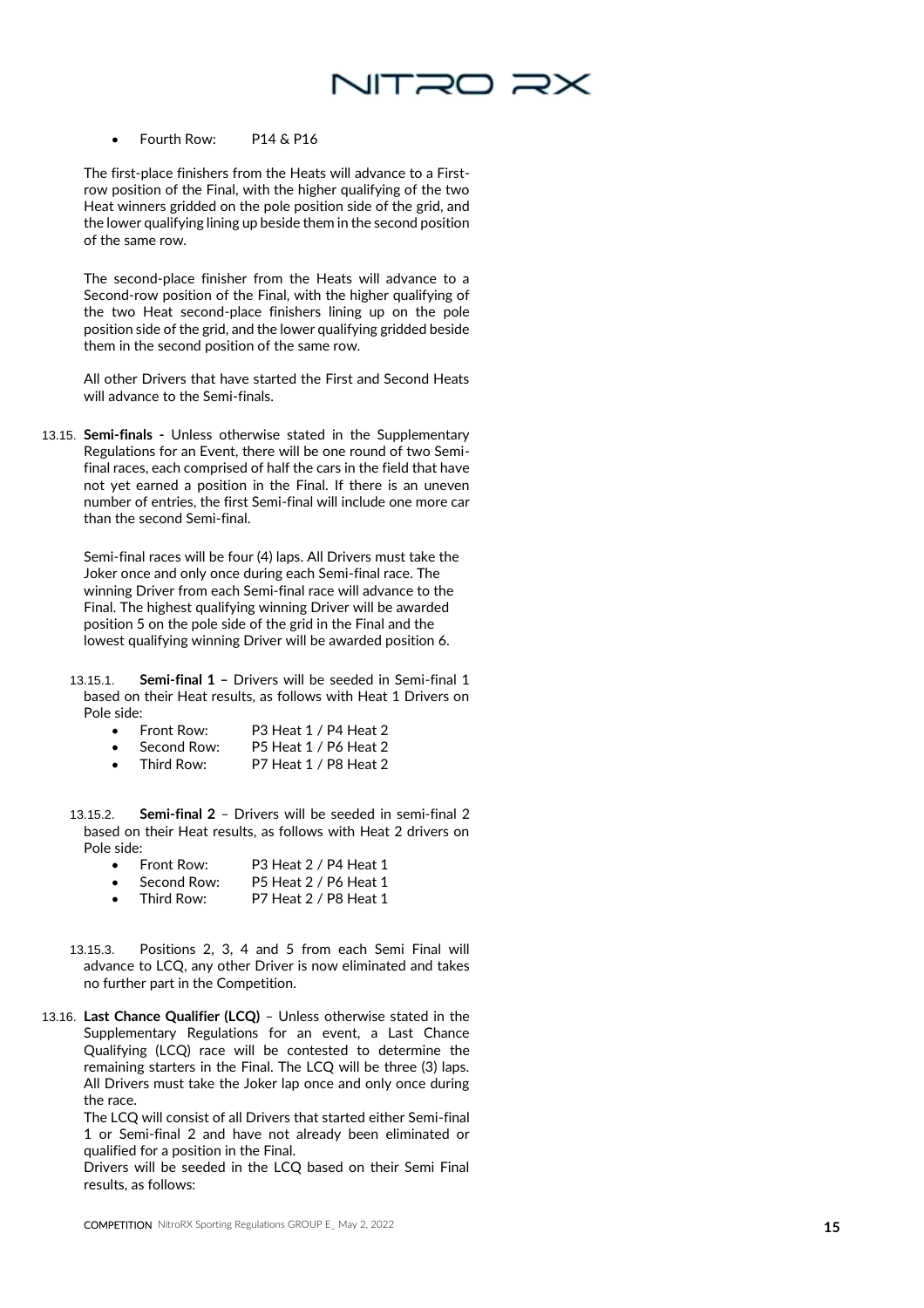

- Front Row: P2 from both Semi Finals, Highest Qualifier Pole side
- P3 from both Semi Finals, Highest Qualifier Pole side
- Third Row: P4 from both Semi Finals, Highest Qualifier Pole side
- Fourth Row: P5 from both Semi Finals, Highest Qualifier Pole side
- 13.16.1. The first and second -place finishers from the LCQ will advance to the last row position of the Final, with the highest ranked qualifier of the two drivers placed on the pole side of the grid. All other Drivers are eliminated.
- 13.17. **Final –** Unless otherwise stated in the Supplementary Regulations for an Event, the Final consists of one, six (6) lap race of eight (8) Drivers, comprised of the two highest finishing Drivers from the First and Second Heats, the top finisher from Semi -Final 1, and Semi -Final 2 plus the top 2 finishers from the LCQ.

All Drivers must take the Joker Lap once and only once during the Final race.

The first Driver in the Final to cross the finish line after completing the predetermined number of laps, navigating the marked rallycross course and Joker element will be the overall winner.

The top three (3) cars and Drivers must proceed to the designated post -race activities area. All other finishers must proceed to the designated post -race Parc Fermé location.

**Start Procedure –** Under the direction of the Official(s) in the starting area, the appropriate competitors are guided from the Pre -Grid Area and directed to the Start Line. After having verified that Timing and Scoring is ready, and the Race Director is ready, drivers will be shown a 30 Second Board followed by a 10 Second Board after which NRX Officials will begin the race using a Starting Light System. When the red lights on the Starting Light System are illuminated, it signals racers to be ready for the start of the race. When the red lights extinguish, within 3 to 5 seconds, the green lights will illuminate signalling the Start of the race.

13.18. False Start - The Starting Marshal(s) or the Race Director in their sole authority will determine whether a False Start occurred. Monitoring the start procedure can also be done with the aid of cameras and/or grid position sensors. Any car moving forward beyond the outermost front limits of the delineated designated grid location prior to the Starting Light System lights being illuminated green will incur a false start penalty. A false start in any session will mean a mandatory restart of that heat for all cars. Any movement of the car inside its starting zone is not considered as a false start unless the car crosses its indicator/starting line before the green light is switched on.

The driver who caused the false start must pass through the Joker Lap section twice in the race concerned if the Joker lap is considered slower than the regular lap. Should the Joker Lap be faster than the regular lap then the penalty will be to not take the Joker Lap. A board or flag with "2 x Joker Lap" or "No Joker Lap" will be shown to the driver which caused the false start. All drivers will be notified via a black/white warning board/flag that they are under observation, and the next driver who makes a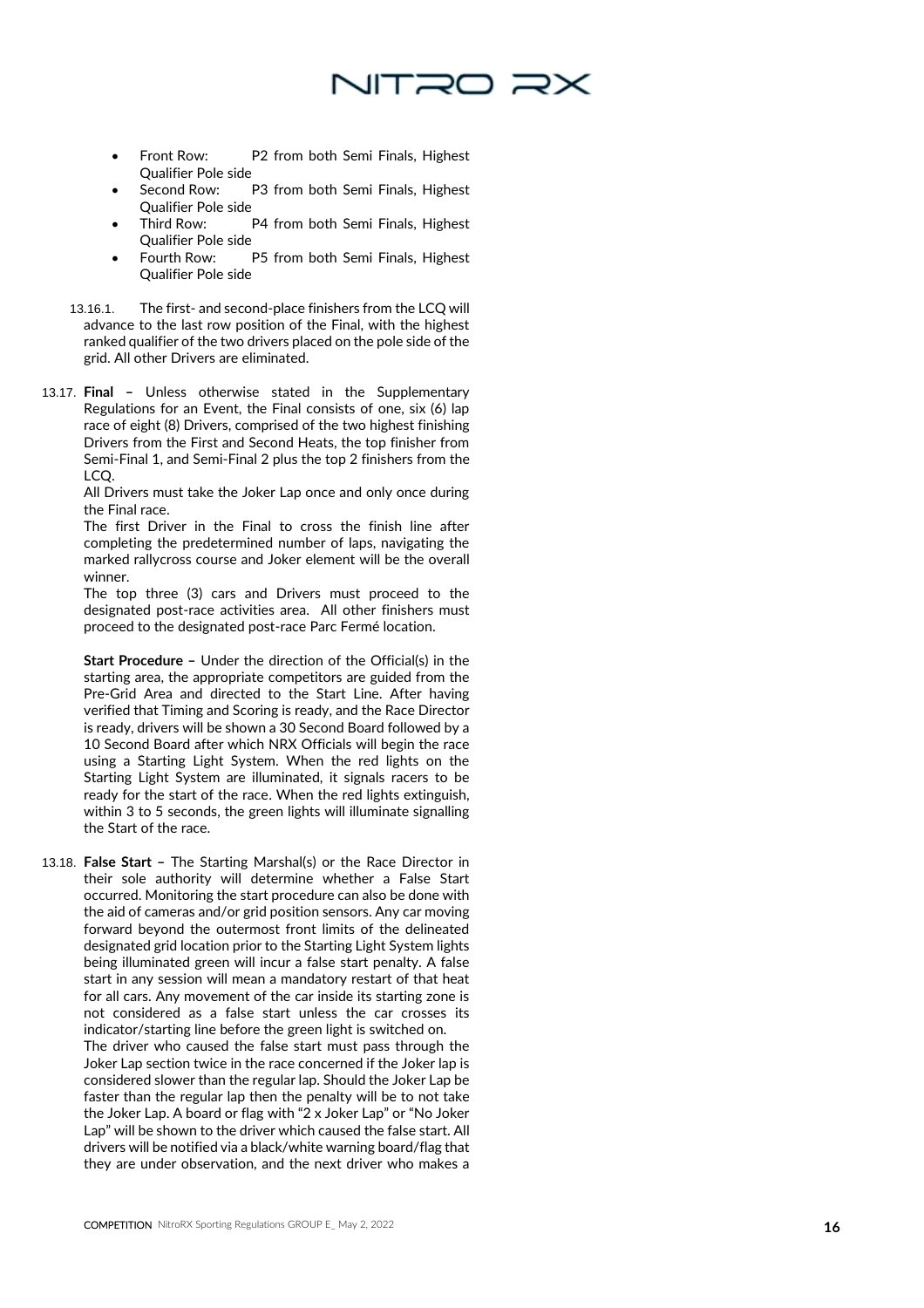

false start in the same race will be disqualified (DQ) from that race.

- 13.19. **Restart Procedure –** If the red flag is displayed during a Battle Bracket, Heat, Semi -Final, LCQ or Final, the restart will occur with all cars that are able to continue to compete placed back on the grid in the positions that the car occupied for the original start, except the drivers that are deemed by the Race Director to have caused the red flag who will not be allowed to restart the race. All cars must be ready to compete when time is called to return to the grid.
- 13.20. **Race Penalties –** Race penalties for violation of the NRX Rules and Race Procedures are determined by the gravity of the violation and the effect the violation may have on fairness of competition and the orderly conduct of the Event.
- 13.21. **Time Penalty –** A time penalty is the act during a race of punishing a car and its Driver for a certain time as determined by the Race Director. A time penalty may be imposed when the competitor has violated the NRX Rules, a directive from an Official or a known race procedure. If a post -race time penalty is imposed, a scoring correction reflecting the penalty will be permitted prior to the posting of official race results.
- 13.22. **Flag/Light Rules –** Officials will use flags and/or lights as set forth in this section for the purpose of providing Drivers with information. A Driver is deemed to have received notice when the flag is displayed at the flag stand, or when the lights are illuminated, regardless of whether the Driver has seen the signal. If a Driver or Crew Chief is informed of a decision or circumstance by NRX Officials in a manner other than by use of flags or lights, then use of a flag or light in that situation is not necessary. The procedure for use of flags or lights by Officials may vary for individual tracks or races.
- 13.23. **Green Flag/Lights –** The green flag signifies that the track is clear to race.
- 13.24. **Yellow Flag/Lights** A marshal waving a single yellow flag or a flashing yellow light indicates a local condition, which means that an incident or condition is ahead near or off the racing line. Drivers may need to slow or alter their line. Drivers may not overtake until they have passed the incident causing the local condition.

A marshal waving two yellow flags or a solid yellow light signifies a full -course caution. All cars must reduce their speed to a cautious pace, maintain their respective track position and form a single line of cars. No passing will be permitted unless directed by a NRX Official. In most cases, a full course caution will be immediately followed by a red flag. When the yellow flag is displayed or the caution lights are illuminated (full -course caution) during the white flag lap, no passing will be permitted. The race will not be restarted and cars will be scored based on their respective track position at the time the yellow flag or lights are displayed. The determination of respective track position is a judgment call that will be made by the Race Director.

13.1. **Red Flag/Lights –** The red flag signifies that the Session must be stopped immediately regardless of the position of the cars on the track. The red flag shall be used if, in the opinion of the Race Director the Session should be stopped immediately. Cars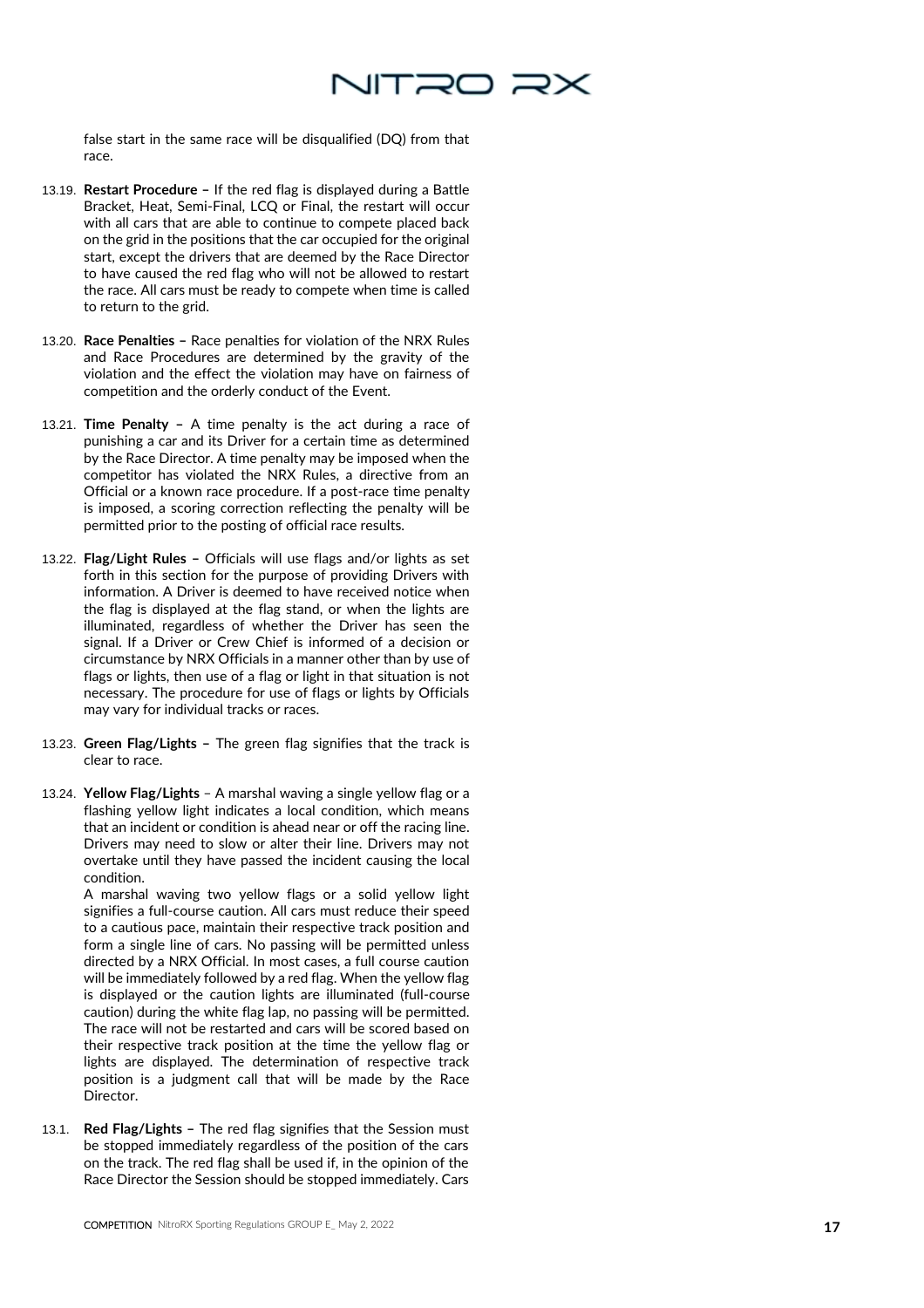

should be brought to a stop on the course as quickly and safely as possible. All cars must remain stopped until informed to move back to the grid by the Race Director.

- a) If a red flag occurs cars can proceed to the pre grid area for service and minor authorized repairs as stated in Section 14 of the NRX Technical Regulations. Any car moved into the tent, garage or other structure and not the pre grid area will be subject to a penalty. The minimum penalty for violating this rule or for an unapproved adjustment or repair will be removal of the car from the remainder of the Final.
- b) If a red flag occurs during a; Practice session, Heat, Semi -final or LCQ the Race Director at their sole discretion will determine if the remaining laps will be finished. If racing resumes after a red flag, all Competitors must take the Joker regardless of if the Competitor had taken the Joker Lap before the red flag.
- c) If a red flag occurs during the Final, should less than 5 full laps of the 6 -lap race have been completed, 1 attempt only at a full 6 lap race restart will occur. Once racing has resumed after a red flag, all Competitors must take the Joker Lap regardless of whether the Competitor had taken the Joker Lap before the red flag. Should the race be red flagged on lap 6 and a driver has not taken his/her Joker lap a notional time will be added by the Race Director.
- d) If a race is deemed by the race director to not re start, a notional time will be added If a driver has not taken his/her Joker lap. The fixed notional time will be the averaged difference of the fastest lap time and the Joker Lap time of the Top 5 Drivers in the last race segment.
- 13.2. **Servicing During a Red Flag/Stopped Race -** The determination on whether and what service will be allowed to be performed on vehicles during a red flag stoppage is at the sole discretion of the Race Director. The location where the work must be performed and the time available to perform this work will also be at the sole discretion of the Race Director. The Race Director's decision will be communicated over the Race Control radio channel.
	- a) Service up to and including the items listed below may be permitted by the Race Director, typically in a designated area adjacent to pre -grid during a stopped race:
		- Check and adjust (increase or decrease) tire pressure.
		- Clean the windscreen and other windows.
		- Add windshield washer fluid.
		- Fixing of loose bodywork using tape and zip ties (with prior approval of Officials only).
		- Replace a damaged wheel and/or tire (with prior approval of Officials only).
		- Repairs and adjustments to the car can be made providing no parts are used (with prior approval of Officials only).
	- b) Connecting in any way to any electronic control on the vehicle is not permitted during a stopped race.
	- c) The minimum penalty for not following the Race Directors instructions and/or performing unapproved adjustments or repairs during a stopped race will be removal of the car from the remainder of the race.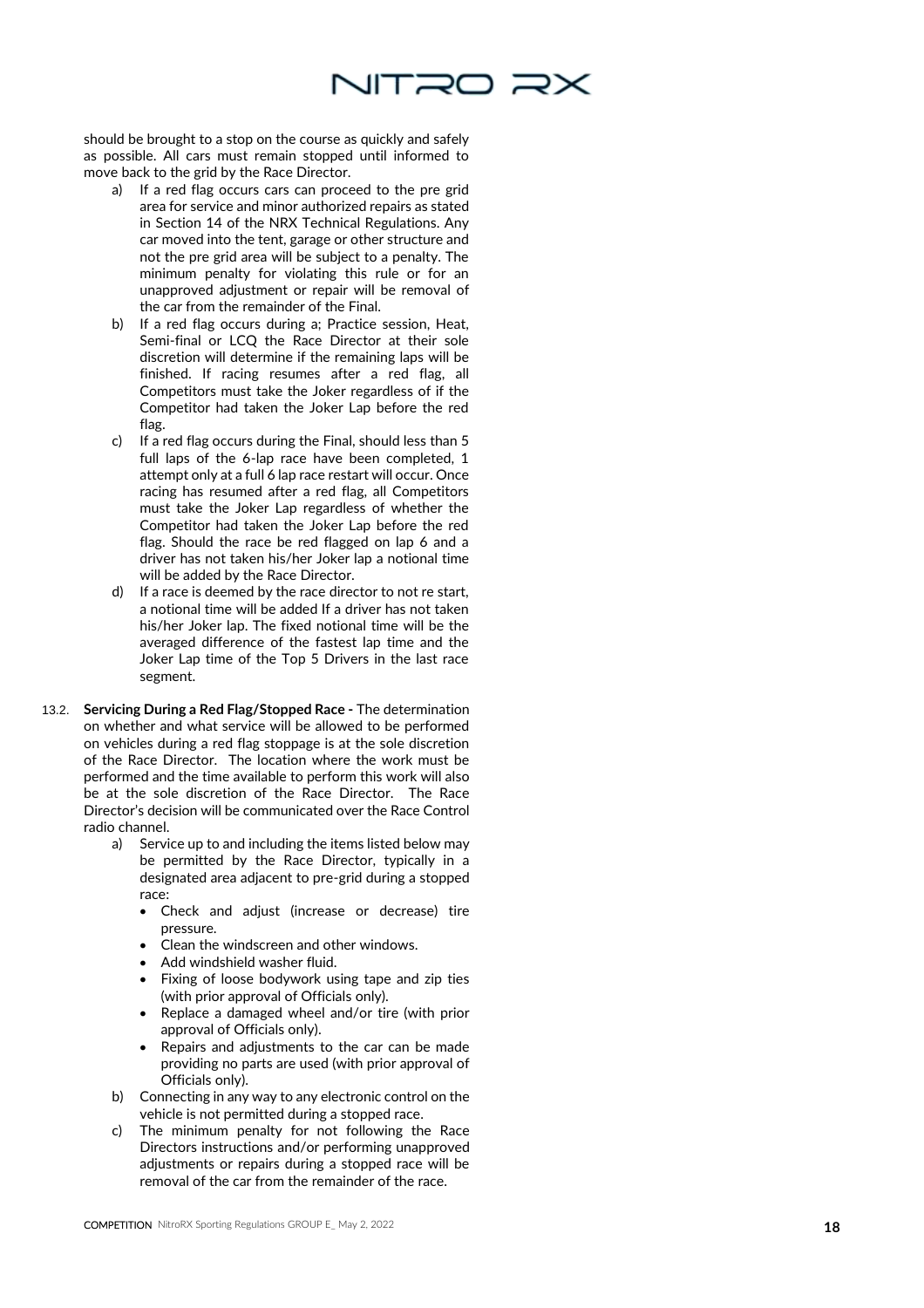

- 13.3. **Black Flag –** The black flag signifies automatic disqualification. In addition to the black flag, Officials may use a blackboard or black flag number indicator in full view of the Competitor on which the number of the car being black -flagged will be shown. NRX Officials may also communicate via radio to the affected car's team informing them of the black flag directive. It is the responsibility of the affected team to adhere to the black flag directive by stopping racing and exiting the track at the next opportunity. Failure to do so could result in further penalties as described in the NRX Regulations.
- 13.4. **White Flag –** The white flag signifies that the leader has started his/her last lap. When the yellow flag is displayed or the caution lights are illuminated (full -course caution) during the white flag lap, no passing will be permitted. The race will not be restarted and cars will be scored based on their respective track position at the time the yellow flag or lights are displayed. The determination of respective track position is a judgment call that will be made by the Race Director as described in section 13.24d
- 13.5. **Checkered Flag –** The checkered flag flown after the lead car has completed the race distance signals that the Race is completed. The Race distance is officially complete when the lead car has completed the race distance or officials have terminated the competition early during a full -course caution or red flag incident. The definition of the required Race distance is provided in the Supplementary Regulations for the Event.
- 13.6. **Accidents and Disabled Race Car Procedure –** In the event of an accident or when a race car becomes disabled for any reason, the Driver of the disabled race car must, providing that there is no threat of fire or fuel spill, remain inside the race car with their helmet and restraints on and with the doors closed until the session is over, or until a course worker or medical staff gives the Driver permission to exit the race car. In the event of a mechanical failure, the Driver of the disabled car must make every reasonable effort to steer away from the racing line and where possible park in a safe location as far from the racing line as possible or if possible, behind a barrier.
- 13.7. **Marshalls -** Failure to follow the instructions of Marshals, Officials or Medical Staff may result in a penalty up to disqualification from the event.

## **PRIZE MONEY, PODIUM, POINTS AND POINTS FUND** 14.

- 14.1. The podium ceremony on the circuit will be held immediately after the Finals. The Top 3 finishers must be present, wearing their Competition overalls. A penalty in the form of a monetary fine, such amount to be at the discretion of NRX, will be issued to any Driver that fails to attend this ceremony and/or is found to be wearing inappropriate clothing for this ceremony.
- 14.2. Any prize money awarded for an Event will be communicated to all NRX Competitors through a Competition Bulletin or the Supplementary Regulations for an Event.
- 14.3. NRX Championship Points will be awarded to each eligible Driver and car of a Team in an Event according to the finishing position of such Driver and car in the Event. The total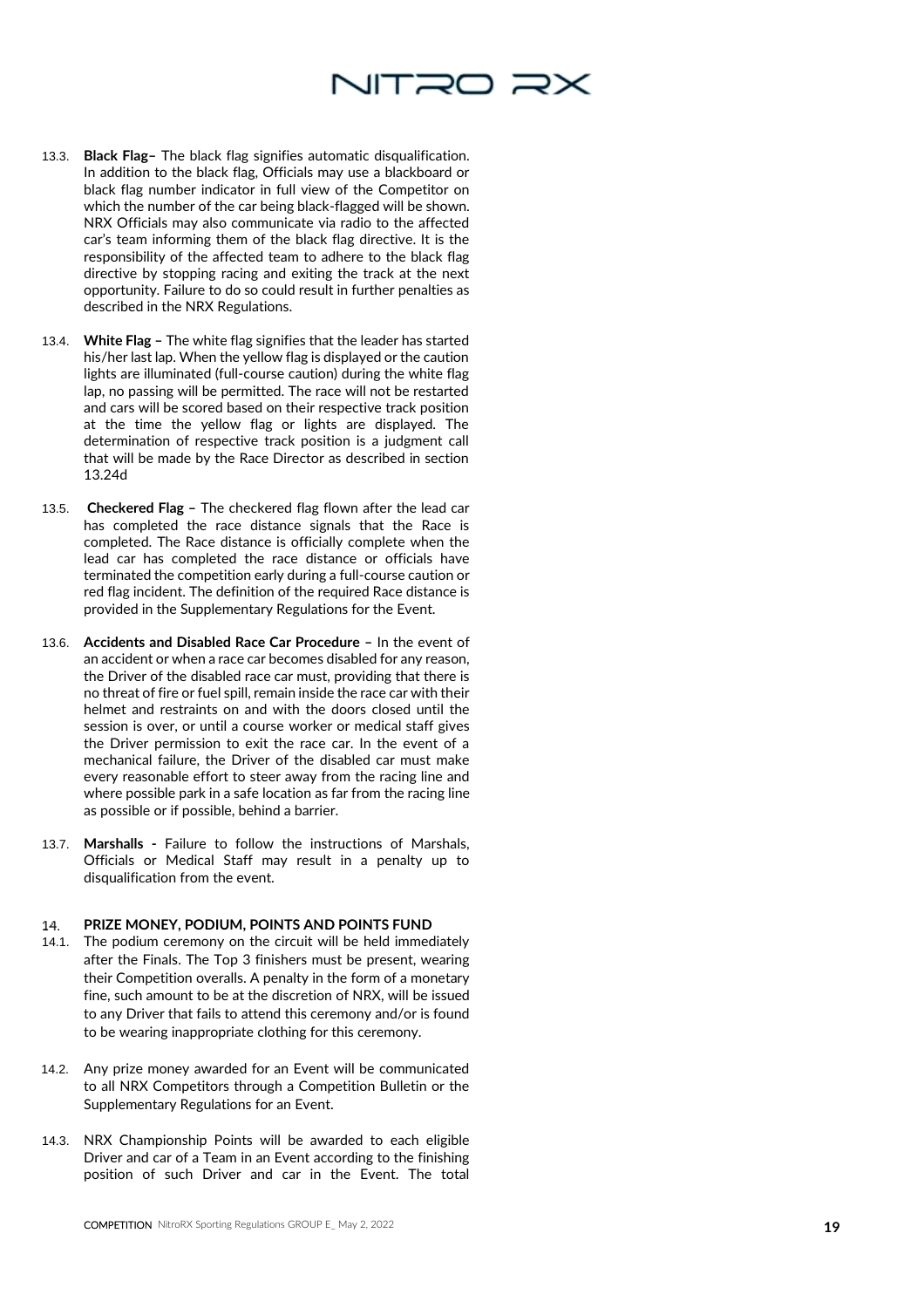

Championship Points awarded for an Event will be the total points awarded for the finishing positions in the Event's designated Qualifying Battles, and Final.

- 14.4. The NRX Championship Points awarded to an eligible Driver and Team will be awarded based on finishing position with respect to the other eligible Drivers and Teams.
- 14.5. **Championship Points for Qualifying –** Eligible NRX Drivers and Entrants will be awarded points as written in Section 13.8.2
- 14.6. **Championship Points for the Final –** Eligible NRX Drivers and Teams will be awarded points for the Final in each Event as follows:

| 1  | 50 |
|----|----|
| 2  | 46 |
| 3  | 42 |
| 4  | 35 |
| 5  | 32 |
| 6  | 29 |
| 7  | 26 |
| 8  | 23 |
| 9  | 20 |
| 10 | 17 |
| 11 | 14 |
| 12 | 11 |
| 13 | 8  |
| 14 | 5  |

14.7. **Miscellaneous** – In the event two (2) or more Drivers or Teams have the same number of points (tie), each Driver, Entrant or Manufacturer will be ranked according to the greatest number of 1st place finishes in the current season at the time which the tie occurs. If a tie still exists, the greatest number of 2nd place finishes, 3rd place finishes etc., will be used in the same manner, until the tie is broken. If the tie remains, the Driver and/or Entrant earning the highest finishing position first during the current season in which the Driver and/or Team competed for the respective Series at the same time will prevail.

## **PARC FERMÉ AND CAR INSPECTION** 15.

- 15.1. The Parc Ferm é is compulsory following the Final for all finishers.
- 15.2. At the end of the specific Competition, the area between the Finish Line and the Parc Ferm é entrance shall be placed under the Parc Ferm é regulations.
- 15.3. The applicable regulations of the Competition shall specify the place where the Parc Ferm é will be located.
- 15.4. Vehicle surveillance shall be carried out by Officials appointed by the Race Director, who are responsible for the operation of the Parc Ferm é. Only they are authorized to give orders to the Competitors. Only the Officials assigned to Parc Fermé may enter. No operation, checking, tuning, repair or fuelling of cars is allowed unless authorized by the same Officials or by the applicable regulations.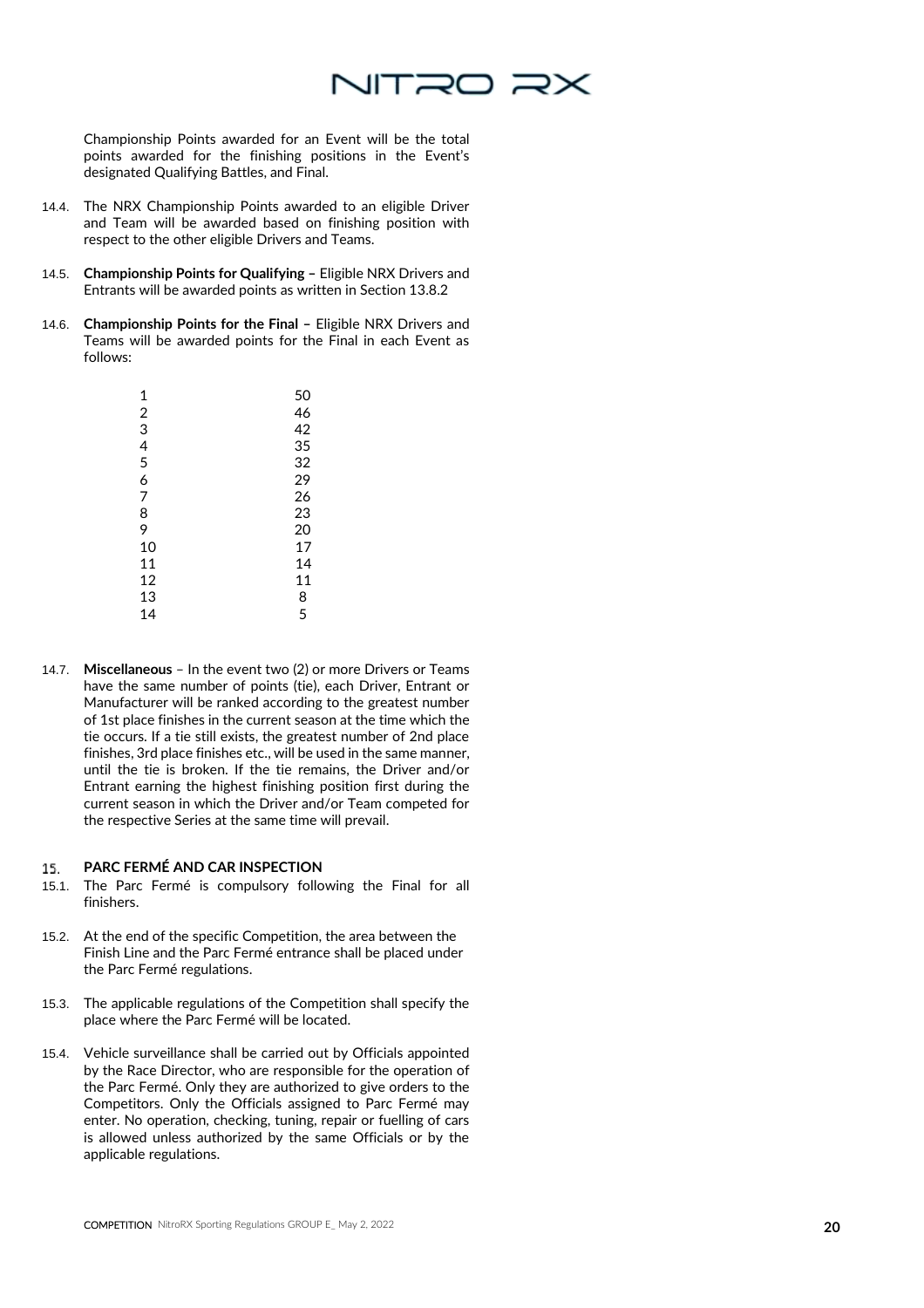

- 15.5. Following the Final, cars shall remain in the Parc Ferm é for at least 30 minutes after the publication of the provisional results and until released by decision of the Stewards.
- 15.6. Failure to allow or facilitate scrutineering after a race may be deemed a violation of the Regulations and may lead to disqualification from the race as decided by the Stewards.
- 15.7. The Technical Delegate may (after consultation with the Stewards) select a car at random for further inspection.
- 15.8. In case the planned inspection cannot be done on site at the Event the chosen car or parts will be sealed off by the Technical Delegate in the Parc Fermé. Thereafter the car will be removed from the Parc Fermé without any work having been performed on it by any of the competitor's representatives unless carried out upon request from or with the approval of the Technical Delegate.
- 15.9. The chosen car(s) and/or part(s) will be transported to an appropriate designated location under the supervision of the Technical Delegate.
- 15.10. In the case where one or more components are sealed to be checked on a later occasion, any additional costs resulting from the later check will be borne by the applicant.
- 15.11. The Technical Delegate reserves the right to obtain a standard car or parts thereof by rental or loan from an independent source for the purpose of comparison.
- 15.12. The Technical Delegate will request that the representatives of the competitor concerned dismantle the car for the technical inspection. Failure to do so can result in the Clerk of the Course arranging dismantlement and charging the costs to the competitor. Competitors will not be allowed to participate in the championship until the costs have been paid in full.
- 15.13. Manipulating the seal(s) is forbidden. Breaking the seal(s) is permitted only with the written permission from the Technical Delegate. The Technical Delegate or alternatively his pre appointed representative, will report any irregularities to the Stewards for evaluation and appropriate action.
- 15.14. Failure to allow or facilitate an inspection by the Technical Delegate will be deemed as breach of Article 2.1 of these Sporting Regulations and may lead to the Stewards to impose a punishment in accordance with Article 16 of these Sporting Regulations.

Should the Technical Delegate decide that the car or any component thereof fails to conform to the Regulations, this will be reported to the Stewards who, after consulting all parties concerned, will decide the matter and impose a punishment in accordance with Article 16 of these Sporting Regulations.

## **PENALTIES**  16.

16.1. Any breach of the NRX rules, including those outlined in the Sporting Regulations, the Technical Regulations, the Commercial Regulations, or any special Bulletins or Supplementary Regulations, committed by any license holder or other person or organization may be penalized.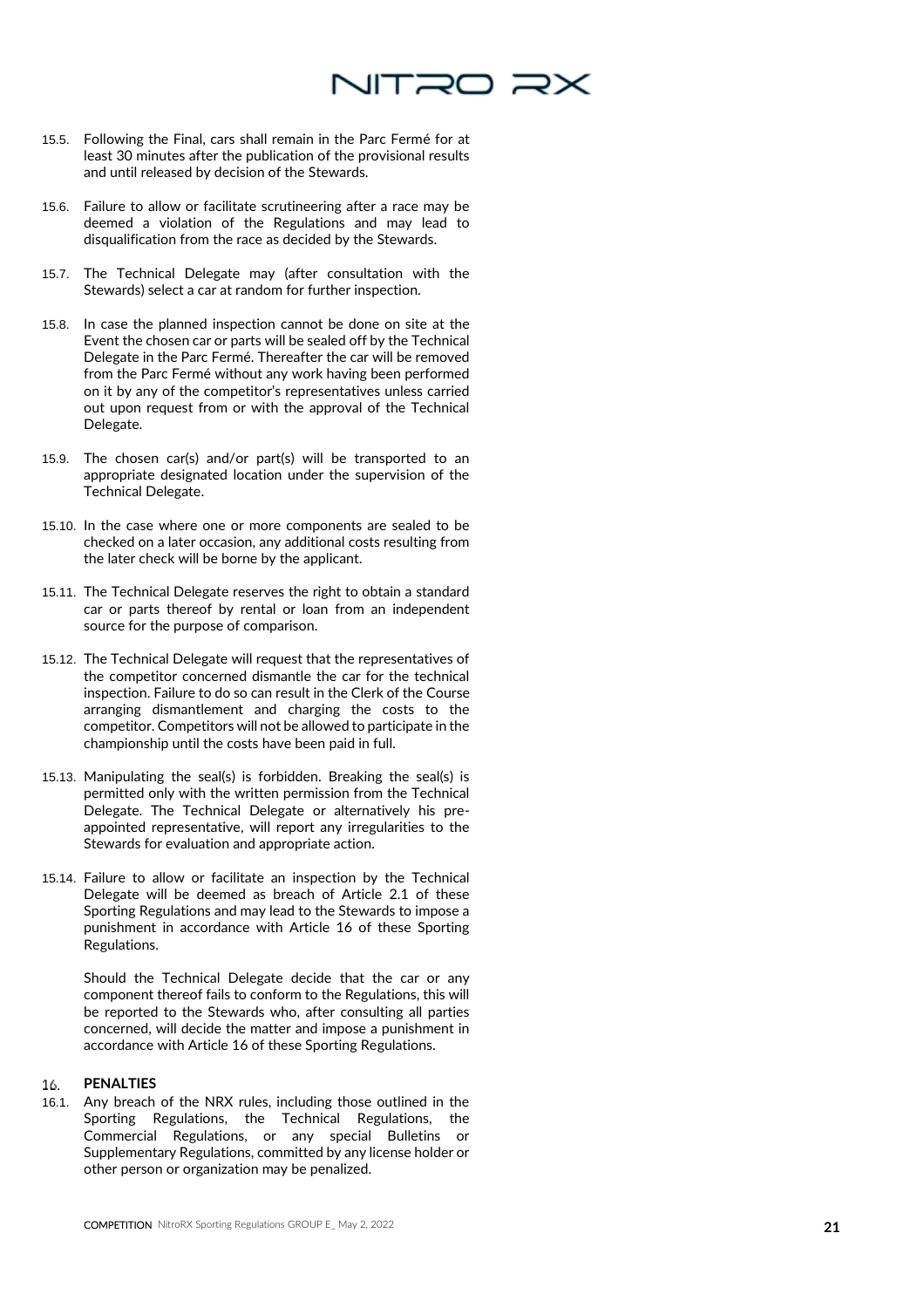

- 16.2. Penalties for violation of the Regulations are determined by the gravity of the violation and its effect on the fairness of competition, the orderly conduct of the Event, and the interest of NRX or rallycross racing in general. Such penalties may include but are not limited to a fine, and/or disqualification, and/or loss of Championship points, and/or loss of finishing position(s) in the Event, and/or probation, and/or exclusion, and/or suspension of license. Probation may be for a specified time period to review the Competitor's conduct to determine whether a more severe penalty is warranted. A suspension may be limited to a suspension of license privileges at a particular Event or a particular series of Events or for a specified or an indefinite period of time. Any violation of the Regulations, whether committed with intent or through negligence, knowingly or unknowingly shall be punishable. Any attempt to violate any of the Regulations shall also be punishable even if the attempt does not fully transpire or attain the desired result. The Series and its officials will not be responsible to prove the intent of the violation of the Rules.
- 16.3. If an Official observes or is made aware of an act or omission by a Competitor that constitutes a violation of the Rules and if the Official determines that the act or omission is sufficiently serious to warrant the imposition of a penalty, the Official shall report the violation in writing to the Stewards as soon as possible and recommend an appropriate penalty. The Stewards shall determine whether disciplinary action is appropriate, and if so, what disciplinary action should be taken. The competitor shall be informed of the determination, and if disciplinary action is imposed the Stewards will issue a Penalty Notice to the competitor specifying the violation, a statement of the circumstances of the violation and the penalty imposed. USAC may publish the violation. The Competitor referenced in the Penalty Notice shall have no claim or cause of action of any kind against the NRX Series and its Officials, Competitors, employees and affiliates, or any individual publishing such Penalty Notice or violation. If the Competitor wishes to appeal the decision, the Competitor shall send a written request of appeal within 3 business days of the issuance of the Penalty Notice as outlined in Section 18 of these Sporting Regulations. If the act or omission of the Competitor is determined by an Official to constitute a threat to the orderly conduct of the Event, that Official may take temporary emergency action against the Competitor. Such emergency action may include ejection from the racing premises, suspension of membership and license, or any other action designed to remove the threat created by the Competitor. Examples of conduct warranting such emergency action includes, but are not limited to, the consumption of drugs or alcoholic beverages before or during an Event, the use of illegal drugs at any time, fighting, aggressive driving, rule violations, failure to obey the black flag or any other directive of an Official. The Official shall report the emergency action taken to the Stewards as soon as possible and penalties will be imposed per Section 16.2. herein. The emergency action shall remain in effect until the decision of the Stewards is made. Exclusion and/or ejection is final, non -appealable and non reviewable.
- 16.4. Any fines shall be paid to the Series promptly after receipt of the Penalty Notice by a Competitor. Failure to pay a fine promptly may result in suspension. All unpaid fines of a competitor may be collected by deducting the amount from the purse or point fund earnings of the Driver or Entrant with whom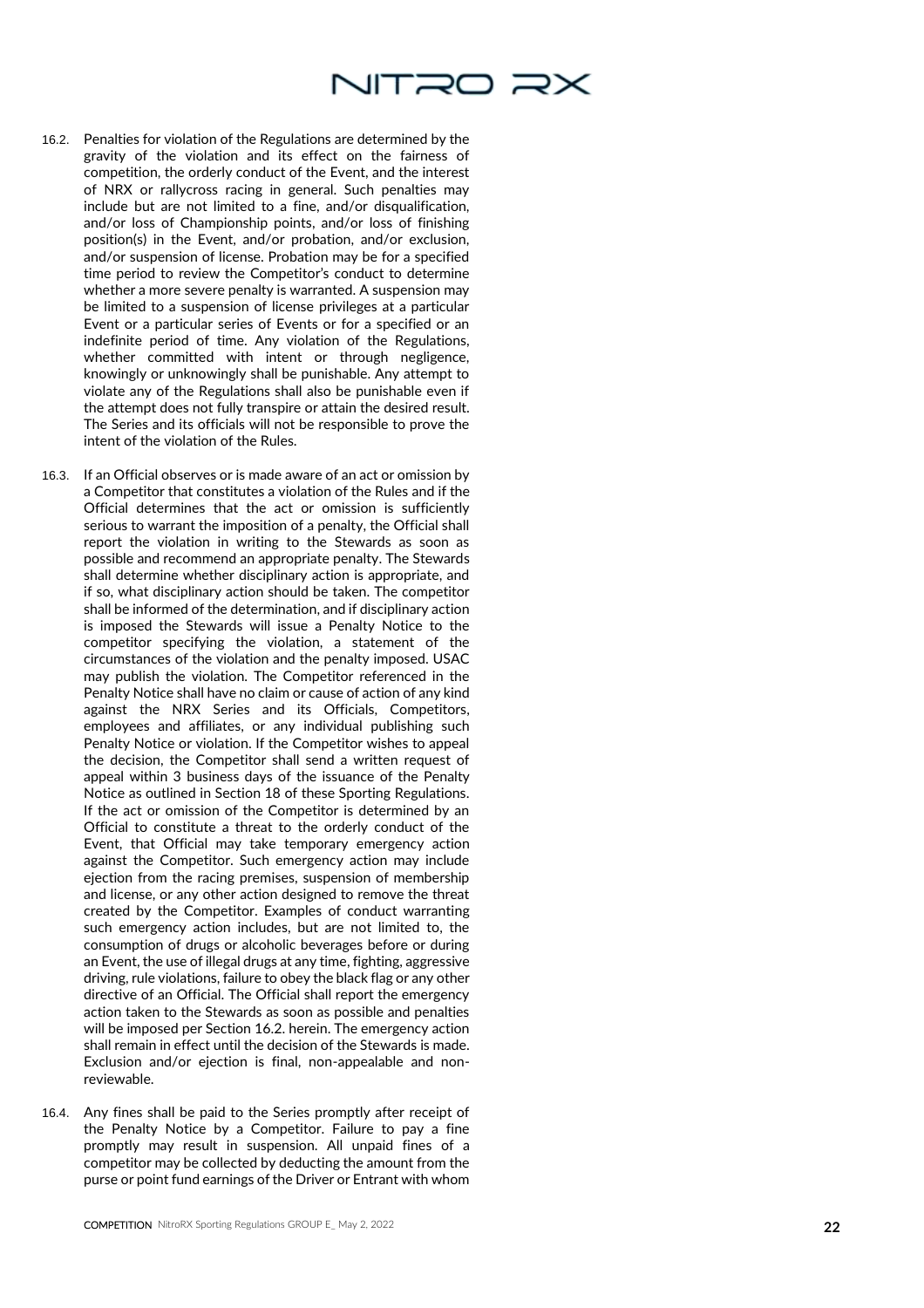

the Competitor was associated at the time and at the Event that the conduct that caused the penalty took place. Any fines left unpaid at the end of the racing season shall be considered grounds for refusal to approve the license application for the next applicable year of the Competitor against whom the unpaid fine has been assessed.

- 16.5. Stewards either themselves or upon the proposal of the Race Director, may decide on any point which is not provided for in the Sporting or Supplementary Regulations and apply penalties at their discretion.
- 16.6. Certain penalties are assessed by officials who are judges of fact, and they are not susceptible to appeal. Time penalties and the declaration of a no-show in the case of late arrival in the pre-grid area/staring grid are not susceptible to appeal.
- 16.7. The following are some items that may be penalised and the actions taken. The list is not exhaustive and as such serves as a representative example of infractions and actions only.

| Entry of a car that does not comply with the<br>regulations      | Start refused                                                                       |
|------------------------------------------------------------------|-------------------------------------------------------------------------------------|
|                                                                  |                                                                                     |
| Absence of valid licenses                                        | Start refused                                                                       |
|                                                                  |                                                                                     |
| Failure to pay applicable entry fees                             | Start refused                                                                       |
|                                                                  |                                                                                     |
| Car failing to conform to safety measures                        | Decision of the Steward                                                             |
|                                                                  |                                                                                     |
| Late arrival at grid/holding area                                | Start refused/replaced by next car                                                  |
|                                                                  |                                                                                     |
| Failure to notify a non-start                                    | Decision of the Stewards                                                            |
|                                                                  |                                                                                     |
| Absence of identification marks affixed by the<br>scrutineers    | Disqualification from the competition                                               |
|                                                                  |                                                                                     |
| Moving track markers                                             | Warning as a minimum up to time penalties at the Race<br>Director's discretion      |
|                                                                  |                                                                                     |
| Breach of fair driving conduct as defined by race<br>officials   | Warning as a minimum up to different penalties at the<br>Race Director's discretion |
|                                                                  |                                                                                     |
| False starts                                                     | Defined in Art. 13.19                                                               |
|                                                                  |                                                                                     |
| Failure to respect instructions given by the flag signals        | Decision of the Stewards                                                            |
|                                                                  |                                                                                     |
| Driver's equipment failing to conform to the safety<br>standards | Decision of the Stewards                                                            |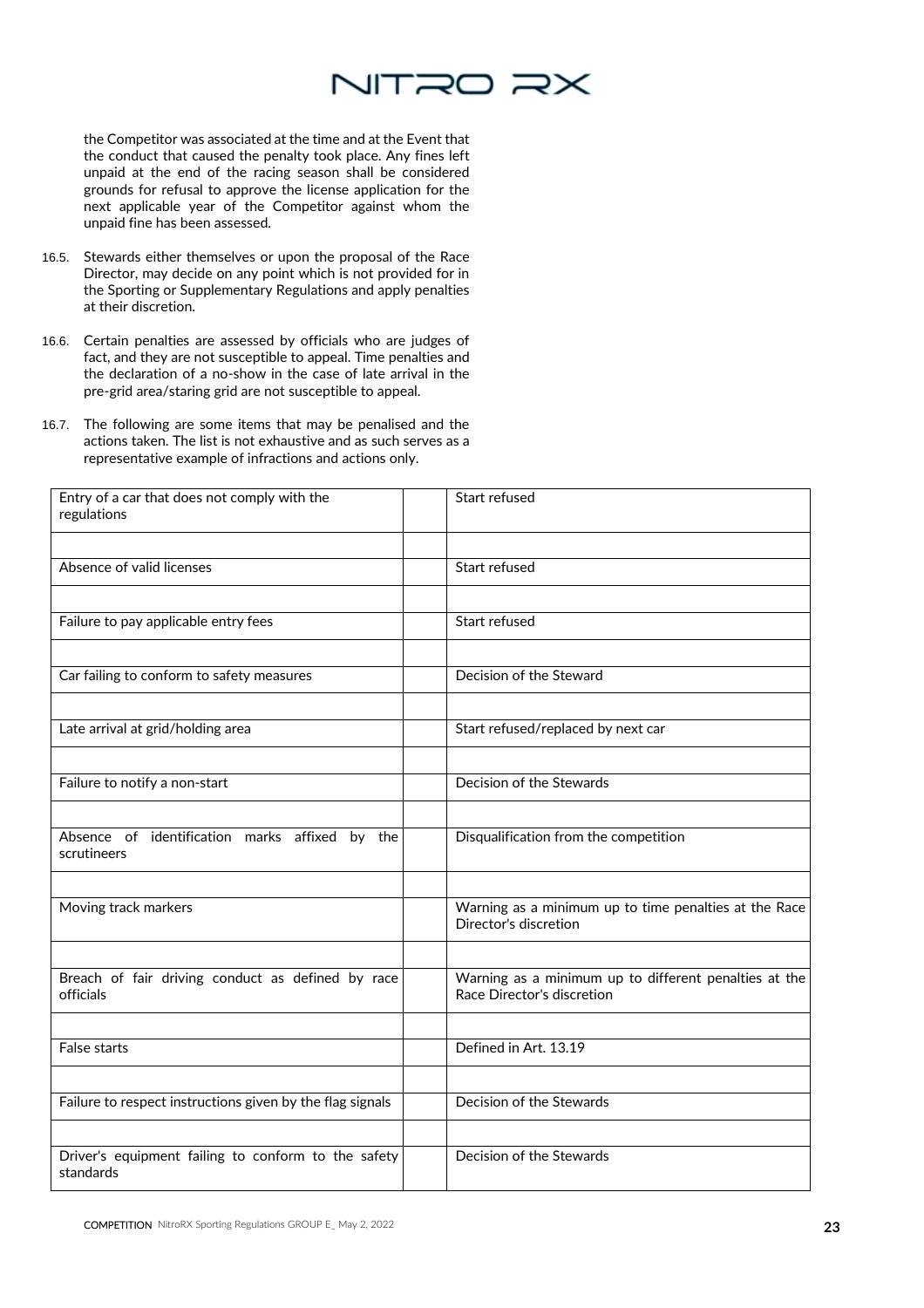

| Any tampering with or attempt to tamper with the<br>identification marks       | Disqualification from the Competition            |
|--------------------------------------------------------------------------------|--------------------------------------------------|
|                                                                                |                                                  |
| Infringement of the Parc Fermé rules                                           | Decision of the Stewards                         |
|                                                                                |                                                  |
| Unsportsmanlike conduct on or off the track                                    | Decision of the Stewards including exclusion/ban |
|                                                                                |                                                  |
| Reporting late to pre-event scrutineering                                      | Practice restriction                             |
|                                                                                |                                                  |
| Any deliberate or reckless contact after the finish                            | Decision of the Stewards                         |
|                                                                                |                                                  |
| Competitor or Driver not attending or being late to the<br>Driver briefing     | Monetary fine up to \$500                        |
|                                                                                |                                                  |
| Use of Lubricants or Tires other than those prescribed<br>for the Championship | Disqualification from the competition            |
|                                                                                |                                                  |
| Failure to respect the speed limit in the paddock<br>$(15$ mph $)$             | \$100 for each 1mph over the limit               |
|                                                                                |                                                  |
| Causing a Red Flag                                                             | Not allowed to Re Start the race                 |
|                                                                                |                                                  |
| Driving outside of the track limits                                            | Decision by the race Director                    |
|                                                                                |                                                  |
| Failure to follow Instructions of Officials                                    | Decision by the Stewards                         |
|                                                                                |                                                  |
| No Judicial Camera working in Pit area or Car                                  | Decision by the Stewards                         |

## 17. **PROTESTS**

- 17.1. If a licensed Competitor believes that another Competitor has or will obtain a significant unfair competitive advantage by some action that the Competitor is in violation of the Rules, the first Competitor may protest such action to a Race Steward outside of race control. The protest must be made in writing by the Competitor (or the Crew Chief/Chief Mechanic if the competitor is a Driver and is on the race track) within 20 minutes after the chequered flag is displayed signifying the completion of the race.
- 17.2. Each separate protest shall be accompanied by a nonrefundable \$1,000.00 (USD) protest fee. The Stewards shall decide whether the matter is subject to protest, and if so, shall decide the protest as promptly as possible and shall inform the parties to the protest of the decision.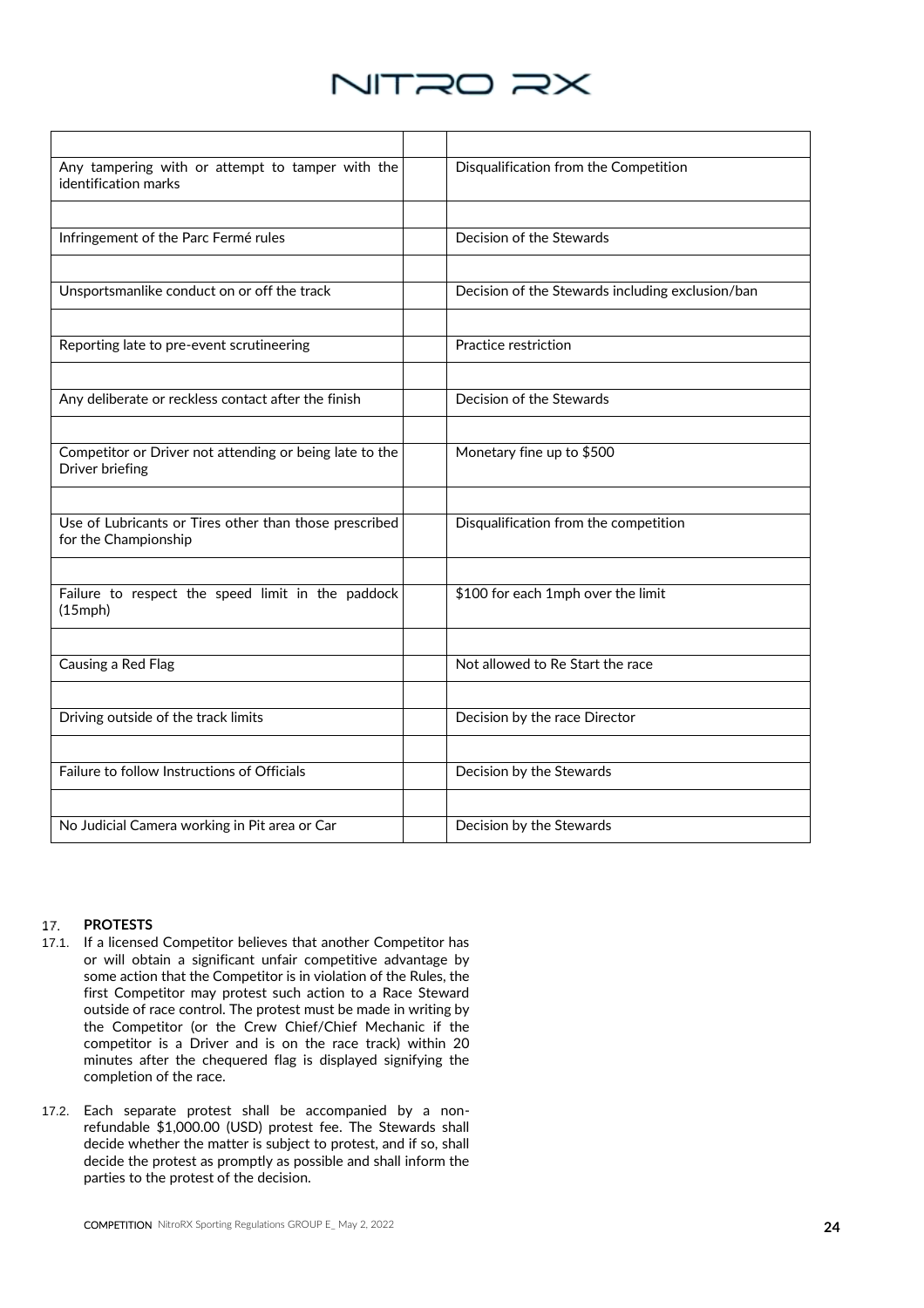

- 17.3. The Stewards, after review, may decline to accept a protest, even if the matter were otherwise subject to protest, if they determine that the alleged rule violation is so insubstantial as to not provide the Competitor with a significant competitive advantage over the other competitors. A decision that the matter is not subject to protest is final and non - appealable. In deciding the protest, the Stewards may take whatever action they deem appropriate to further the interest of fairness and finality in competition results. Such action includes, but is not limited to, revising the official race results, imposing penalties (disqualifications, exclusions, suspension, or fines, and/or loss of finishing positions in the Event), awarding or subtracting points, or taking no action.
- 17.4. Protests will not be accepted that are directed to a decision made by a Race Official or Supervisory Official on any subject not specifically provided for in these Regulations. Such subjects include, but are not limited to, timing and scoring decisions, inspection decisions and race procedure decisions. Protests against the decisions of the start line judge(s) in the exercise of their duties will not be accepted. A single protest against more than one competitor will not be accepted.

#### **APPEALS**  18.

18.1. Any licensed Competitor is entitled to appeal. The appeal process exists to decide only those matters for which a reasonable decision could not be achieved through available procedures. Provided all such procedures have been exhausted, any Entrant or other Competitor shall have the right to request an appeal regarding:

a) Any decision or penalty rendered by the Stewards (except those indicated as not subject to appeal in Section 16 of these Regulations) in which they were named as a party.

b) Any decision concerning a protest filed by such Entrants or Competitors, except as decided by the Stewards pursuant to Section 17 of these Regulations.

- 18.2. If a Competitor wishes to appeal, such Competitor may request an appeal hearing before the USAC Court of Appeals ("Court of Appeals") by submitting a written request for a hearing to the Court of Appeals no later than 5:00 p.m. EST of the third business day following the Competitor's receipt of notice of penalty accompanied by a \$3,500.00 (USD) non -refundable appeal fee. The appeal fee shall be in addition to any monetary penalty previously assessed. The original Notice of Appeal must be delivered to the United States Auto Club, 4910 W 16th St. Speedway IN 46224, Attention, Steward, NRX.
- 18.3. The Notice of Appeal must contain references to the specific action which is being appealed, the date of the occurrence, the reason why the Competitor is appealing, and specific reference to any Rules allegedly violated and the relief requested. The Notice of Appeal must be accompanied by copies of all written documents pertaining to the appeal, such as protests, responses, rulings, announcements, etc.
- 18.4. The recipient of the Notice of Appeal may dismiss appeals or portions thereof on the basis of procedural noncompliance. Any appeal or portion thereof not so dismissed shall be submitted by the recipient to the Court of Appeals for adjudication. The submission to the Court of Appeals may specify the issues to be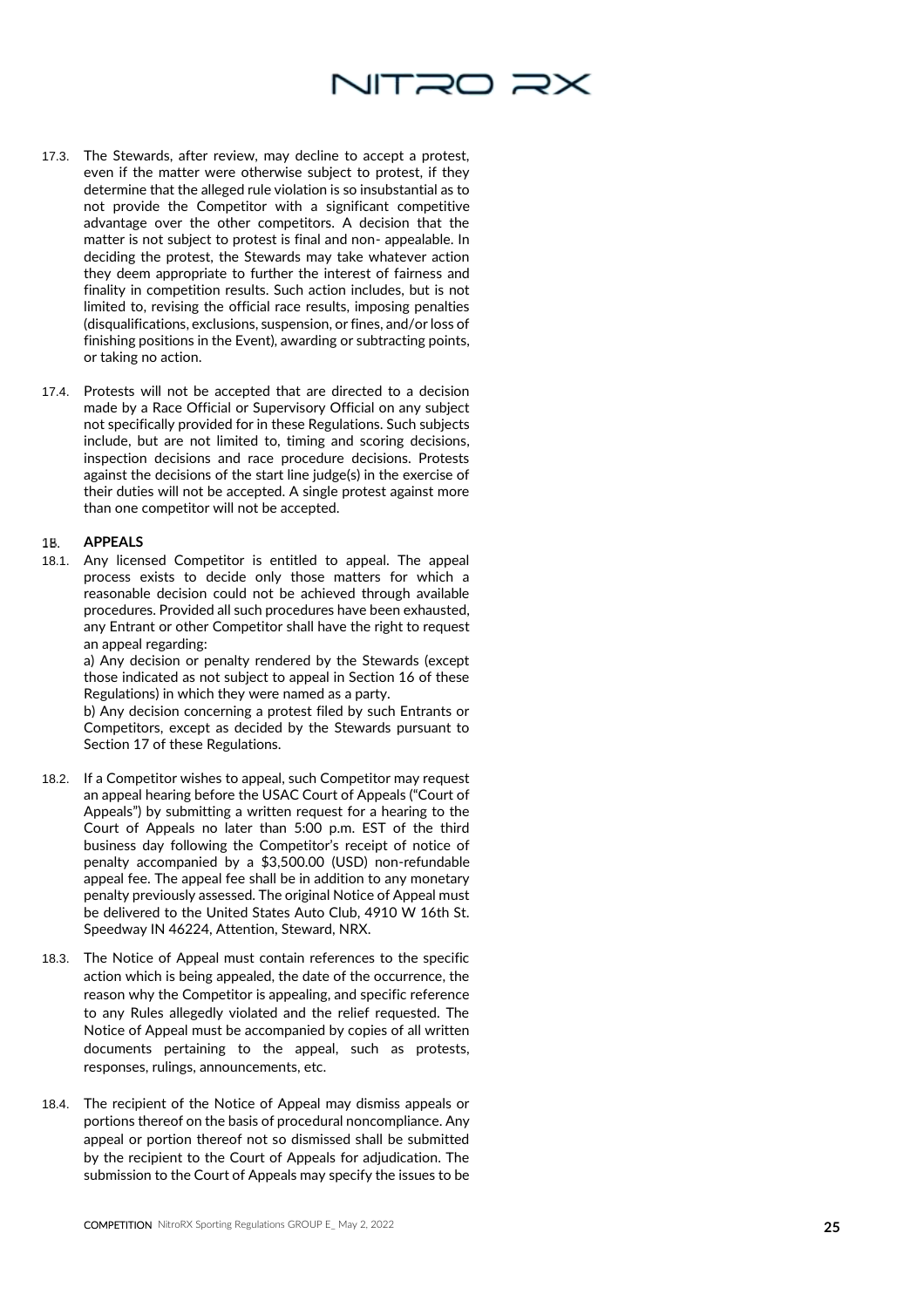

heard by the Court, including the issue of procedural compliance. The jurisdiction of the Court is limited to those matters and issues submitted to it by the recipient.

- 18.5. The Court of Appeals has exclusive jurisdiction to hear appeals of any Penalty Notice or determination and any decision by NRX to deny, suspend or terminate any license. In each of these cases, a NRX competitor's only recourse is to request an appeal hearing before the USAC Court of Appeals. Once an appeal hearing is scheduled, the Court of Appeals shall be selected by the USAC Chairman of the Board. A NRX designate shall serve as Chief Judge. Two other judges may be selected to serve with them. The other judges will be persons selected by the Chief Judge and will be industry persons or persons with knowledge in racing. At no time shall any of the Judges including the Chief Judge have actively participated in the circumstances cited in the Notice of Appeal, or have a personal interest in the outcome of the appeal.
- 18.6. The appointment of the Court, and written notice to the appellant, or appellants, shall occur within three (3) days (or such time as designated by the NRX designate of the decision to hear the appeal. The person presiding over the hearing will notify all parties, including the NRX Stewards, both parties to a protest, or a penalized Competitor, of the time and place for the appeal hearing. If the hearing will be conducted in whole or in part via teleconference the person presiding over the hearing shall provide telephone numbers, and times, where the board may be reached while in session on the matter.
- 18.7. The Court of Appeals shall use its best efforts to convene and hear the appeal in a timely manner. The board will determine what witnesses and evidence it will hear at its discretion. The parties may present their information to the committee themselves, via their team representative, or in written documents. The Court of Appeals shall hear such evidence in such a manner as it deems appropriate, relevant, and necessary under the circumstances. Cross -examination shall not be permitted. The NRX Stewards, Technical Delegate or Clerk of the Course shall be heard by the Court under all circumstances.
- 18.8. At the request of the affected Competitor, the Court of Appeals may determine in the interest of competition or NRX that the penalty or portions of the penalty under review shall be temporarily deferred until the appeal has been resolved. Otherwise, the penalty shall be executed promptly. If the Court of Appeals temporarily defers execution of the penalty involving either suspension of competition privileges, or expulsion from NRX Racing, the Series will permit the appellant to enter and compete in races until the appellant's Court of Appeals ruling is rendered. The results and awards of these races shall be considered provisional until the Court of Appeals ruling is rendered. The affected participant(s) will be allowed to participate in NRX Events during the period of the deferral. If the Court of Appeals temporarily defers execution of the penalty, but later denies the appeal in whole or in part, it may reinstate the original penalty as of the date of the penalty, or take such other action as it deems appropriate to effectuate in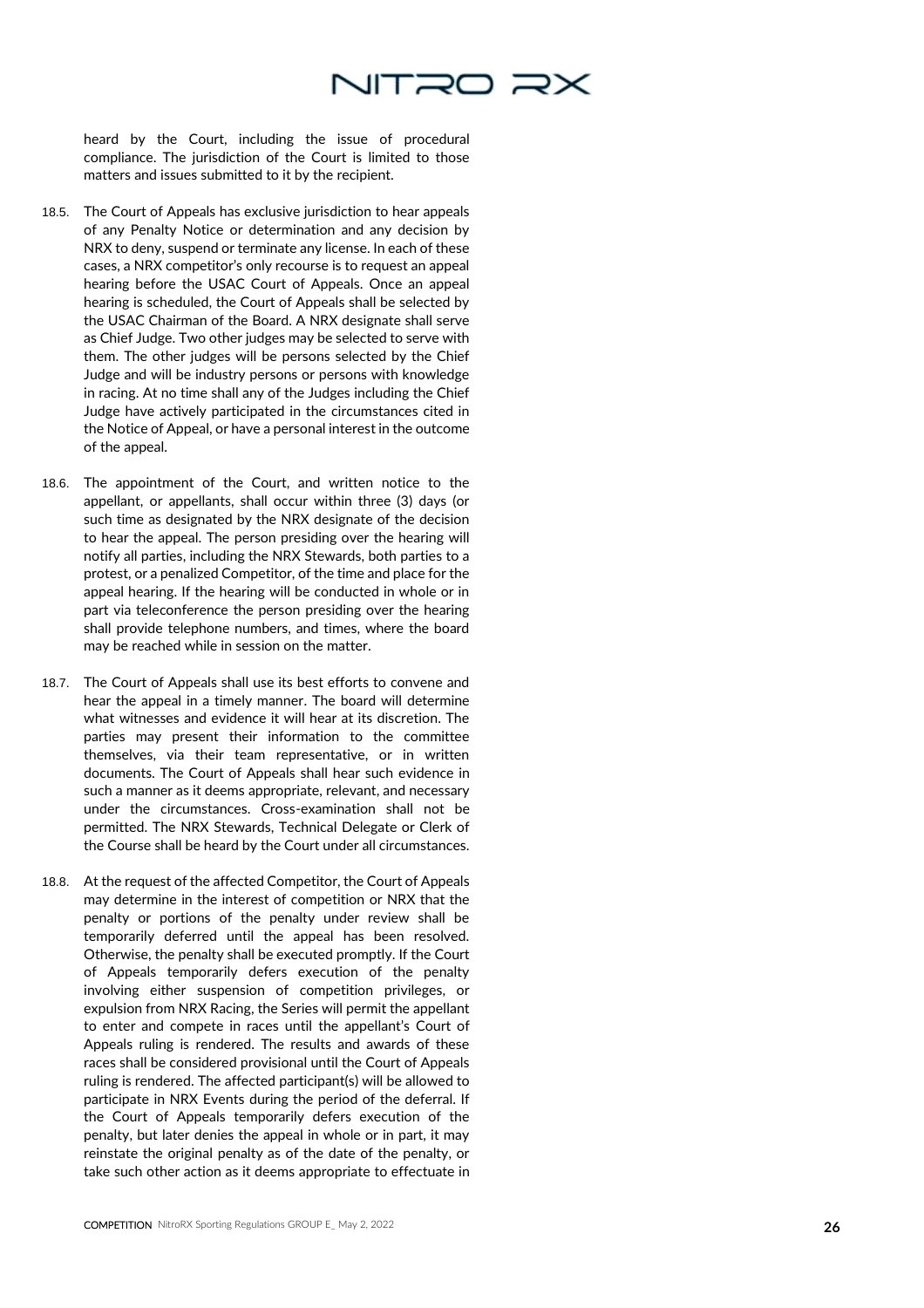

whole or in part the penalty, including without limitation, disallowance of finishing position, points, otherwise earned in any Event during the period of temporary deferral of the penalty. If the Court of Appeals ruling overturns the suspension, or expulsion, the provisional results and awards will be considered final and official. If the Court of Appeals ruling upholds the suspension, or expulsion, the awards won and results of races while awaiting the Court of Appeal ruling will be considered forfeited and null and void.

- 18.9. An appeal may be withdrawn without penalty only with the approval of the USAC Chairman of the Board or the NRX **Stewards**
- 18.10. After considering all material they deem relevant, the Court of Appeals shall meet privately, reach its decision, and prepare a written opinion. It may decide that the penalty, or other decision, of the board appealed from should be nullified, mitigated, affirmed, increased, or that a different penalty should be imposed, but shall not order a competition to be rerun. The board shall order the return, or forfeiture, of appeal fees. The board shall direct the disposition of protest fees and tear down bonds, if any, in those cases where the original board's decision is nullified.
- 18.11. NRX reserves the right to publish, or cause to be published, all final Court of Appeal decisions, including the names of all parties concerned. Persons, Entrants, or organizations referred to in each said decision shall have no right, or action, against NRX, USAC, or any person publishing such notice, and shall agree that said decision shall be final and binding. A copy of the final decision of the Court of Appeal shall be sent to all parties of the appeal as soon as possible after the decision becomes final. Any penalty imposed by the Court of Appeal shall be effective immediately as stated in its decision. Penalties involving time, disqualification, suspension, or loss of points shall be made effective from the date of the conclusion of the event involved.

## **JUDICIAL CAMERAS**

19.1. Throughout the Competition, all Competitors must have installed in their car a judicial camera. It is the responsibility of each Competitor to ensure that the camera is positioned in such a way that the track, the steering wheel and the pedals are clearly visible, that the camera batteries are sufficiently charged, and that the SD recording card is in place and has sufficient capacity to record all of the races in HD quality. The penalty (up to disqualification from the Competition) for non -compliance will be at the discretion of the Stewards. The weight of the camera system is included in the minimum weight of the car. The onus is on the Competitor to ensure the judicial camera has a wide enough field of view is switched on and recording for all Practice sessions, Battle Brackets, Heats, Semi -Finals, LCQ and Finals. The camera must work as soon as the car enters the pre grid area and must not be switched off until it returns to the paddock. Championship Officials must be able to access the footage at all times during the Competition following a protest or otherwise. The images must be viewed using the equipment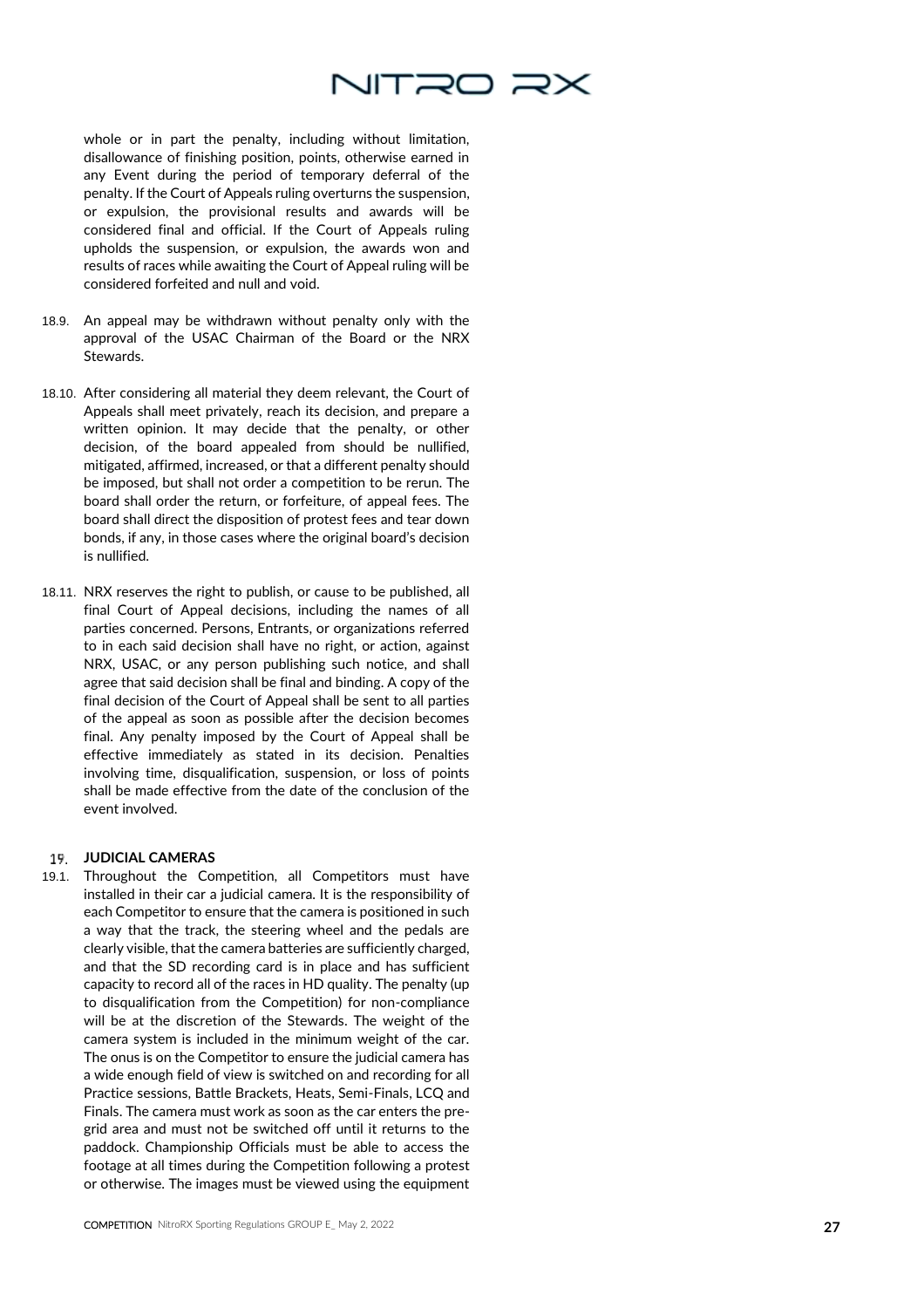

(computer) of the Competitor, who must ensure this equipment is working. The footage can be used only by the Officials and the Championship promoter. With the exception of cameras installed by the Championship TV contractor no other on car/in -car video, still or motion picture cameras will be permitted without the written authority of the Championship Promoter. For the avoidance of doubt, Competitors may not use footage from the judicial camera for any commercial purposes including but not limited to any form of television broadcast (free to air, internet, pay per view, subscription, satellite, terrestrial) any other form of internet use, advertising, sponsorship or any type of public performance.

- 19.2. Throughout the Competition, all permanent Competitors must have (1) one judicial camera per car installed in their paddock awning allowing Officials all sides of all cars to record the number of personnel working on the car(s). It is the responsibility of each Competitor to ensure that the cameras are positioned in such a way that the car(s) and full working area are clearly visible, that the camera batteries are sufficiently charged and that the SD recording cards are in place and have sufficient capacity to record at all times when work is being carried out on the car(s). The penalty (up to disqualification from the Competition) for non-compliance will be at the discretion of the Stewards. The onus is on the Competitor to ensure that the judicial cameras are switched on and recording at all times when work is being carried out on the car(s).
- 19.3. Championship officials must be able to access the footage at all times during the Competition following a protest or otherwise. The images must be viewed using the equipment (computer) of the Competitor, who must ensure that this equipment is working. The footage may be used only by Race Officials and the Championship promoter. For the avoidance of doubt, Competitors may not use footage from the judicial cameras for any commercial purposes, including but not limited to any form of television broadcast (free to air, internet, pay per view, subscription, satellite, terrestrial) any other form of internet use, advertising, sponsorship or any type of public performance.

#### 20. **TEST EVENTS AND PRESS DAYS**

- 20.1. The Championship Promoter may organize one official collective test session, which will be mandatory for registered Competitors. For Teams and permanent individual Competitors and their designated Drivers, there will be no other testing or practice at Championship venues from the closing of the entries until the last race of the season. Championship Competitors and Drivers may take part in other official Competitions even at those venues as long as the NRX Championship vehicle is not involved. Media or press days for Championship Competitions will only be organized in conjunction with the Championship promoter and use of the track at these days will be monitored to prevent them being used as a test session. Any breach of these rules will be examined by the Stewards of the next Competition. The penalty given is at their discretion.
- 20.2. Ride a longs, at the discretion of NRX are open to Teams and permanent individual Competitors NRX can also request that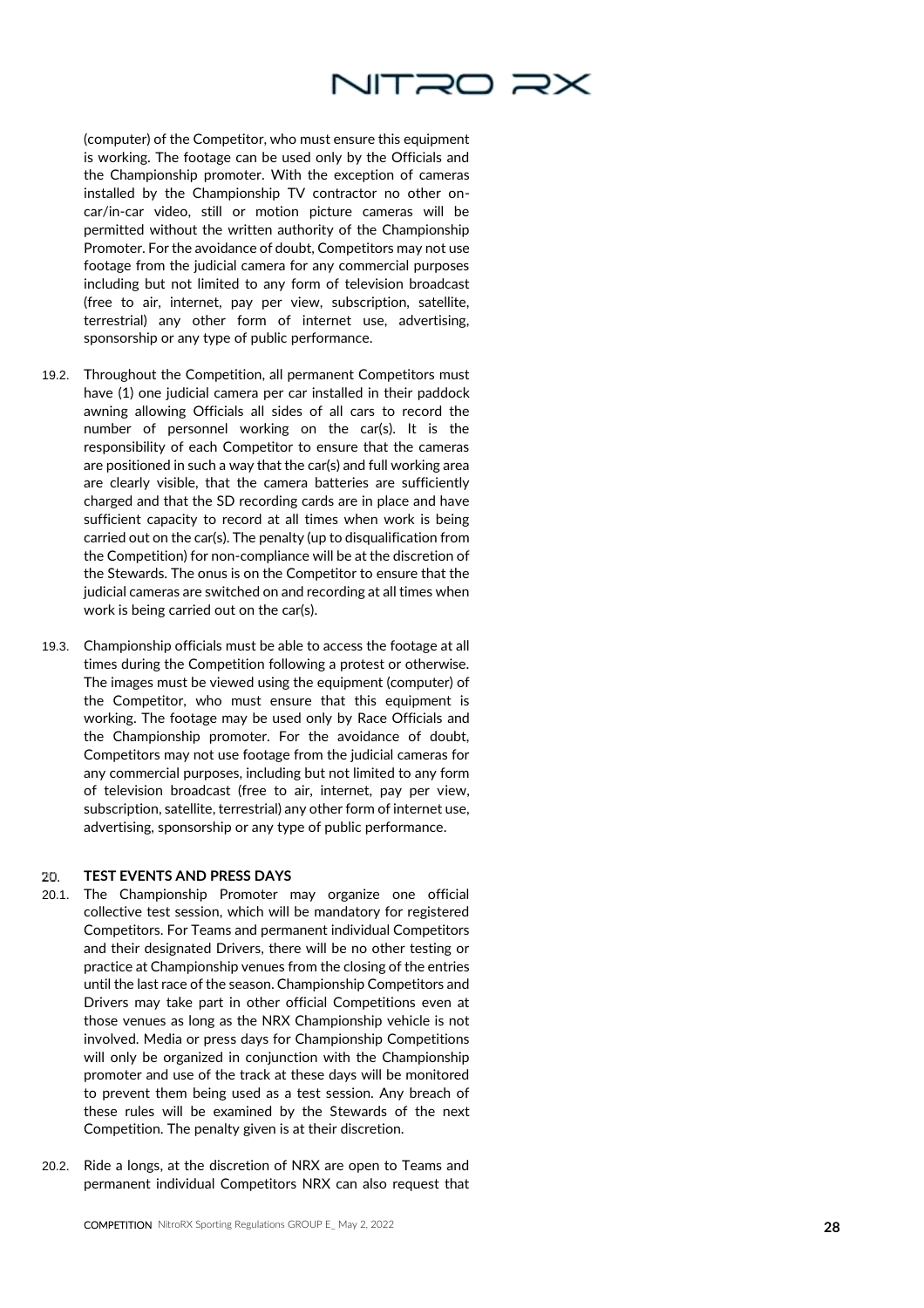

Teams and permanent individual Competitors have to take part in NRX passenger ride a longs, notice will be given at the latest time of Part 2 Supplementary regulations.

## **ADDITIONAL PROVISIONS**  21.

- 21.1. Of the passes that will be allocated per Competition to each permanent Competitor, 15 will be of the Crew type for each two-car team. The allocation of these passes will be increased by 5 if the same team is fielding a third car, and by a further 4 with the entry of each additional car. In the event that one of these cars comes to abandon the Competition, the corresponding passes will be withdrawn from the Team. Each individual permanent Competitor will receive 8 Crew passes.
- 21.2. Only persons wearing a Crew armband shall be authorized to work on the car(s). A maximum of five armband wearers can be in direct contact/engagement with a car at any one time. These armbands can be swapped between personnel but only 5 Crew per car at any one time
- 21.3. For the avoidance of doubt, staff whose duties are solely connected with hospitality, sponsors, marketing, public relations or security are not considered Crew. Similarly, doctors, or the Team or permanent individual Competitor President, Chairman or Managing Director will not be included in the above figure. Before each Competition, the Team Manager of every Team, or permanent individual Competitor, will have to declare through the appropriate Team Personnel declaration form:

a) the name of the Team Manager b) the list of the Crew pass holders c) the list of the Spotter pass holders

- 21.4. Each Crew pass is linked to a member of the Team as per the declaration and cannot be swapped with another Team member at any time during the Competition.
- 21.5. The control period for passes starts when the scrutineering or the administrative checks begin, whichever happens first, and ends when the protest time is over.
- 21.6. Drivers, Competitors and Team personnel will be allowed to have track walks only at the times listed in the Supplementary regulations. No motorised or electrically assisted vehicles are permitted on the track walks.
- 21.7. Any measurement of the track surface, including the starting area (e.g., surface roughness, temperature, etc.), is forbidden.
- 21.8. The official time of the Event will be the local GPS time, as provided by the official timekeeping team and displayed on the timing screens.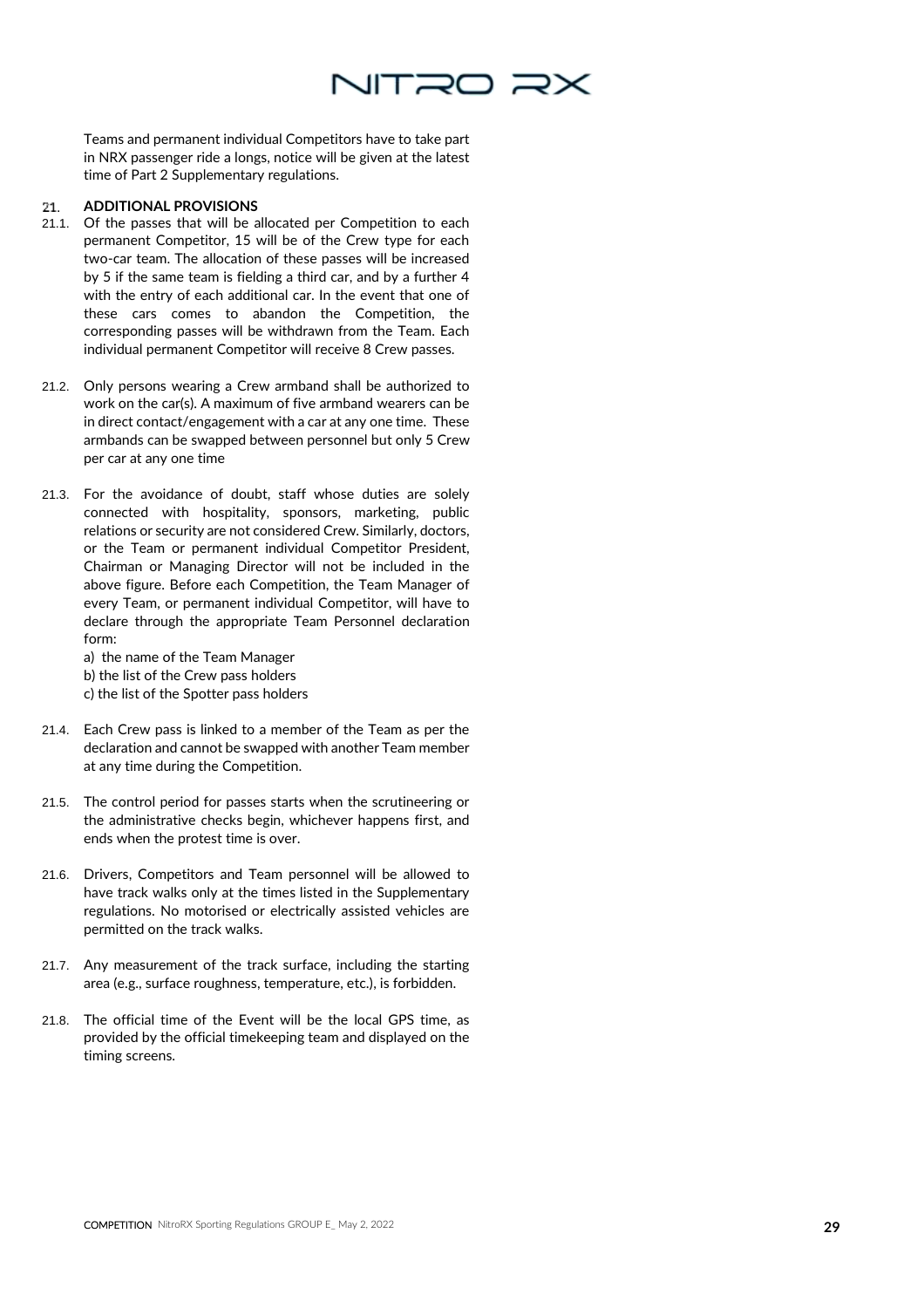

**APPENDIX 1 – Information to be included in the Supplementary Regulations**

- 1. Nomination of the Organizer(s);
- 2. The name, nature and definition of the proposed Competition(s);
- 3. A statement that the Event is to be held under the specified rules;
- 4. Composition of the Organizing Committee, which must include the names of the persons forming the Organizing Committee, and the address of that committee;
- 5. Place and date of the Event;
- 6. A full description of the proposed Competitions including length and direction of the Course, classes and categories of vehicles admitted, fuel, restriction in the number of Entries, if such limitation exists, and/or in the number of vehicles allowed to start, etc.
- 7. All useful information concerning Entries (address to which they are to be sent, dates and hours of opening and closing, amount of fee, if such exists;
- 8. All relevant information concerning insurance;
- 9. The dates, times and nature of Starts, with indication of Handicaps, if any
- 10. Reminder of required documentation including compulsory Licenses;
- 11. Manner in which classification shall be established;
- 12. The place and time of the publication of the Provisional and Final Classifications. Should it be impossible for the Organizers to publish the classifications as stated, they shall issue, at the time and place fixed, accurate details concerning the measures they intend to take regarding the classifications.
- 13. A detailed list of prizes;
- 14. The names of the Stewards and of the other officials;
- 15. The locations of the official notice boards or the digital notice board;
- 16. A provision for postponement or cancellation of a Competition, if applicable.
- 17. Event specific tire type and tire technical/operating guidelines